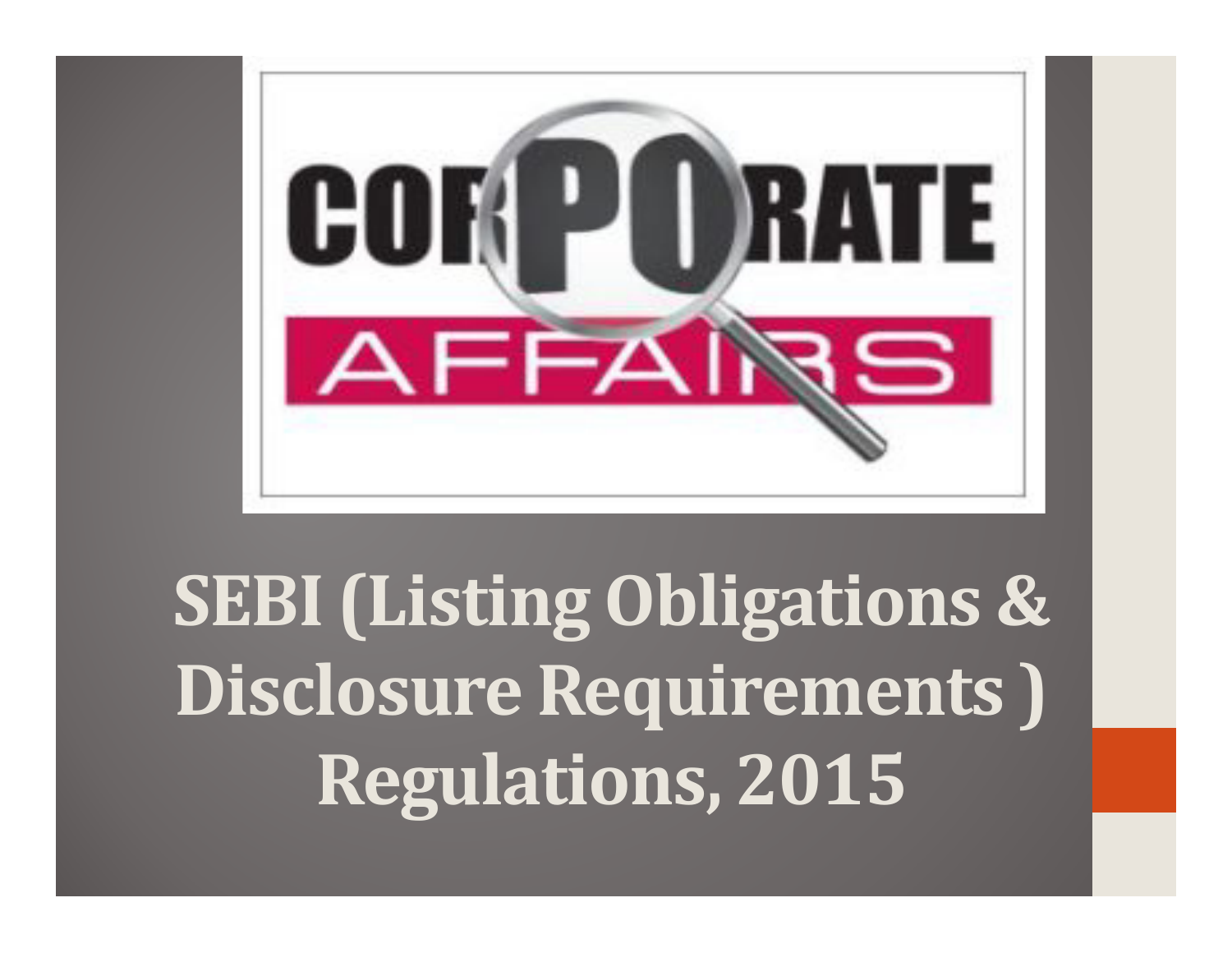**SEBI notified SEBI (Listing Obligations and Disclosure Requirements) Regulations, 2015 on Sep 02, 2015 becameeffective from Dec 1, 2015.**

 **The Regulation have been structured by consolidating into one single document across various types of securities listed on SE.**

**Equity Share listed on Main Board SME Companies listed on SME & SME –ITP Trading PlatformNCDs, NCRPS, Indian Depository Receipts, Securitized Debt Instruments and units issued by Mutual Fund Schemes**

**Regulations Contains <sup>11</sup> Chapters and <sup>10</sup> Schedules.**

**Chapters on Principles(Disclosures and C.G), General Obligations, Exchange Responsibility.**

**Shortened version of Listing Agreement required to be executedwithin 6 months from notification.**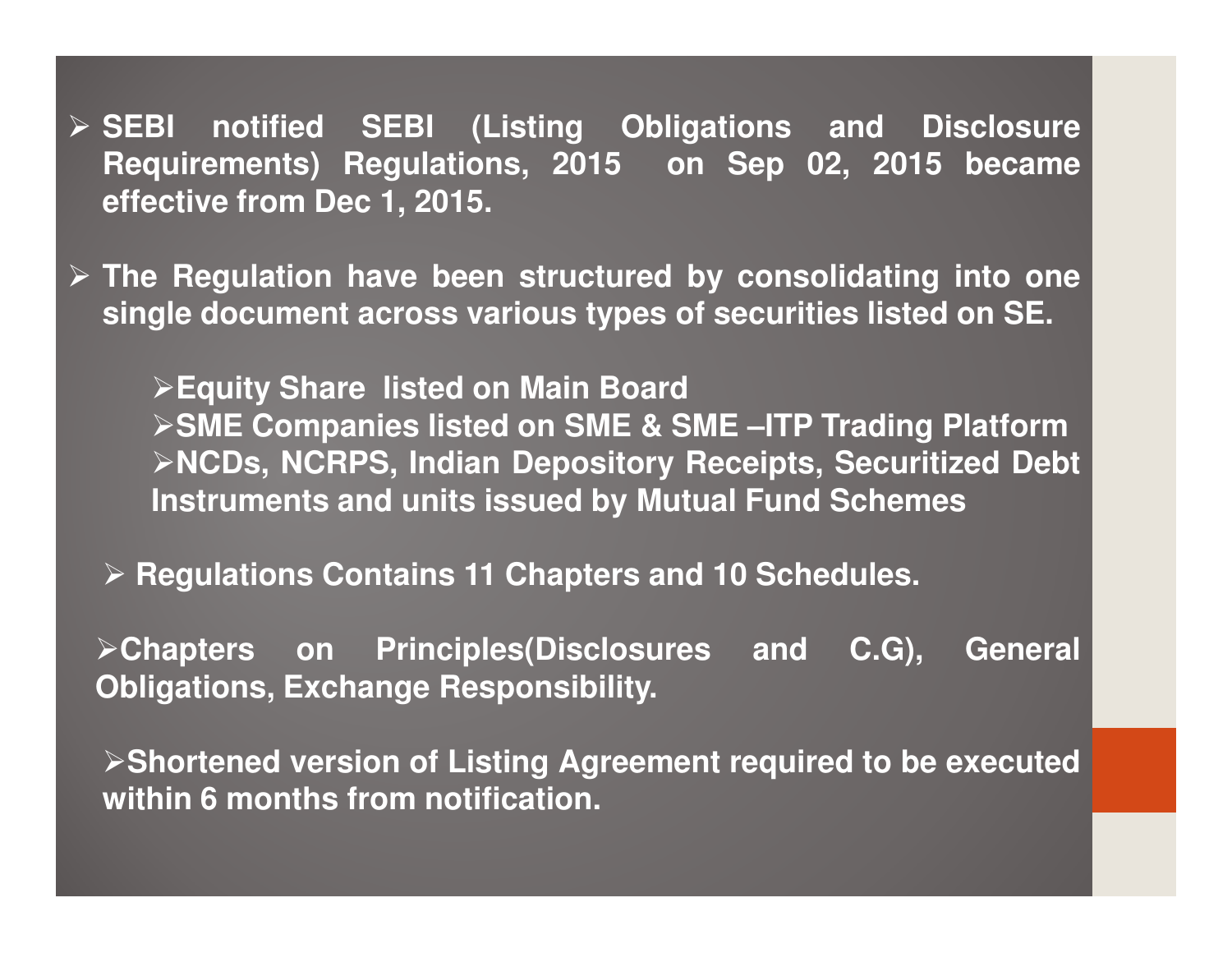### **STATUTORY BASIS**

With the LODR Regulations, the listing agreement gets its own statutory backing -

 Prior to this, the LA was merely an agreement between the exchange and the company.Reference to listing conditions was there in sec 23E of the SCRA.

> The present regulations are made in pursuance of statutory powers under SEBI Act and SCRA - Sec 11A (2) provides SEBI power to prescribe conditions of listing Hence, provisions of sec 15HB of SEBI Act are applicable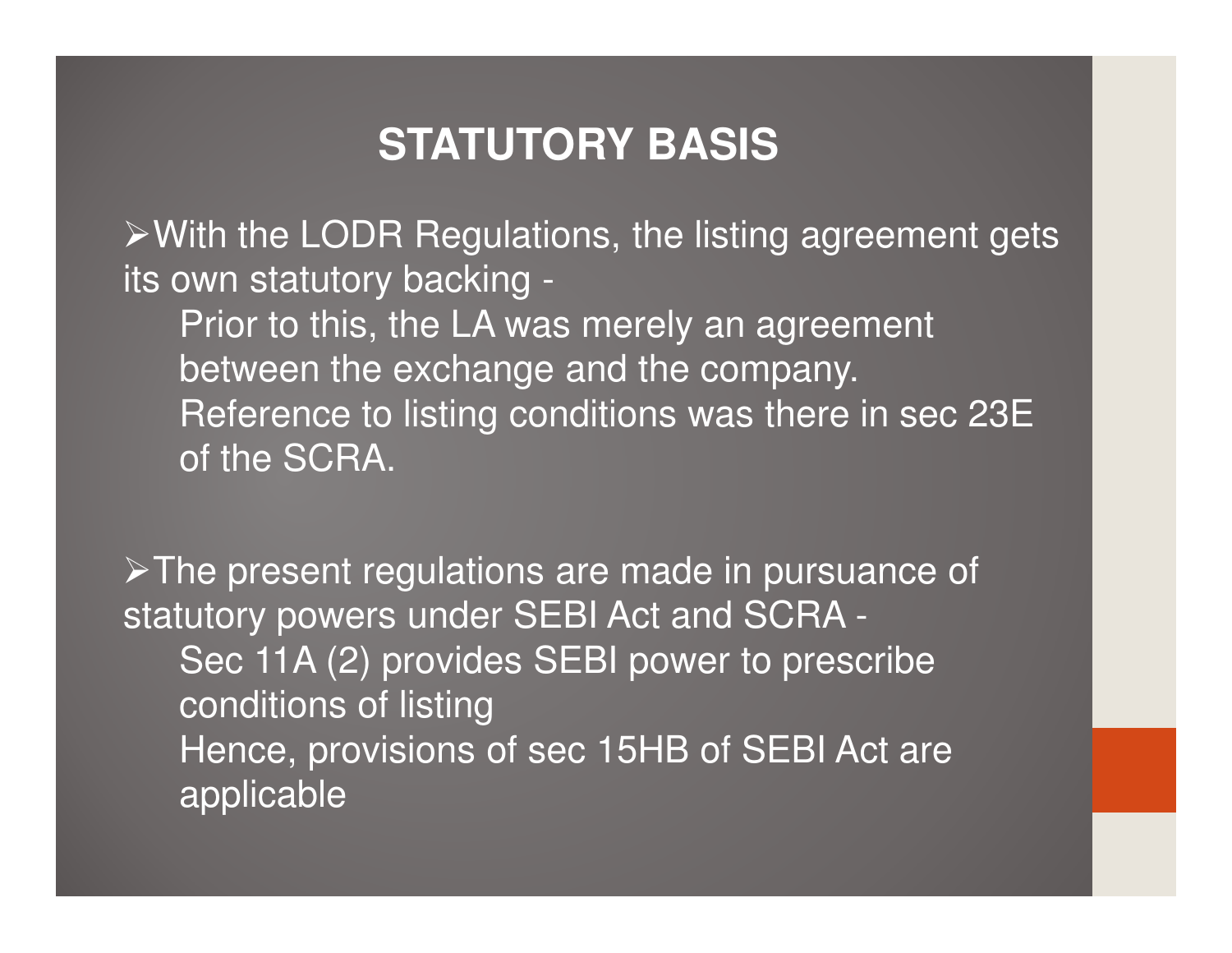Principles to be followed by listed entity having its specified securities listed

 $\triangleright$  Reg 4 (2) pertains to specified securities only

Compliance with corporate governance provisions to achieve the principles of –

 $\triangleright$  Rights of shareholders  $\triangleright$  Timely information Equitable treatment of shareholders $\triangleright$  Role of stakeholders in corporate governance Disclosure and transparency $\triangleright$ Responsibilities of the board of directors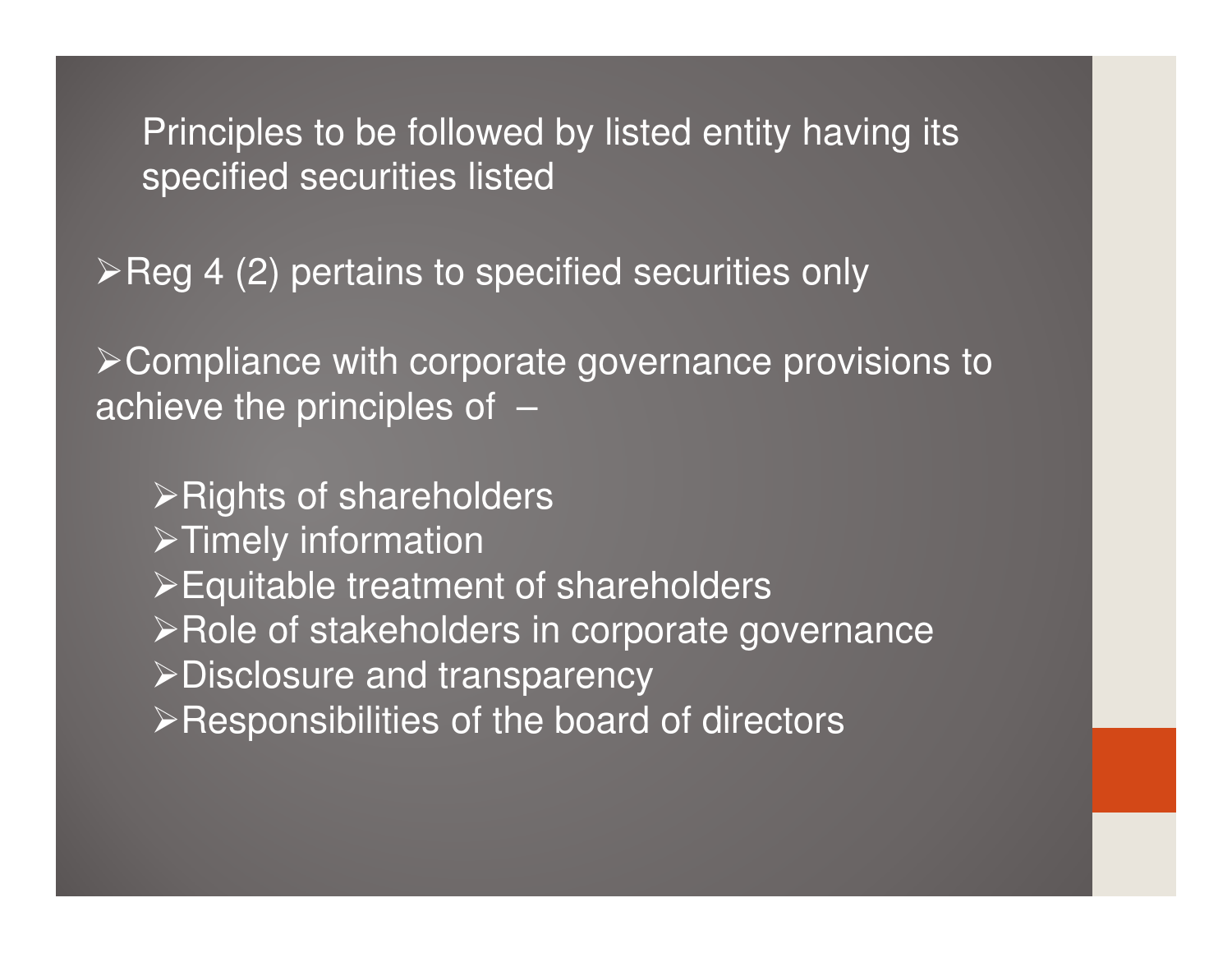| <b>OLD LISTING</b><br><b>AGREEMENT</b>                                                                                                                            | <b>NEW LISTING</b><br><b>REGULATION</b>                                                                                                                                                                                                                                                                                                                                                                                          | CHANGES                                                                                                                                      |
|-------------------------------------------------------------------------------------------------------------------------------------------------------------------|----------------------------------------------------------------------------------------------------------------------------------------------------------------------------------------------------------------------------------------------------------------------------------------------------------------------------------------------------------------------------------------------------------------------------------|----------------------------------------------------------------------------------------------------------------------------------------------|
| 3(c)<br><b>Transfer or transmission</b><br>of securities and issue<br>certificates within 15<br>days from the date of<br>such receipt of request<br>for transfer. | 40(3)<br><b>Transfer of securities</b><br>and issue certificates<br>within 15 days from the<br>date of such receipt of<br>request for transfer.<br><b>Provided that the listed</b><br>entity shall ensure that<br>transmission requests<br>are processed for<br>securities held in<br>dematerialized mode<br>and physical mode<br>within 7 days and 21<br>one days respectively,<br>after receipt of the<br>specified documents. | <b>Completion of</b><br>transmission process<br>has been clearly spelt<br>out w.r.t physical as<br>well as securities held<br>in demat mode. |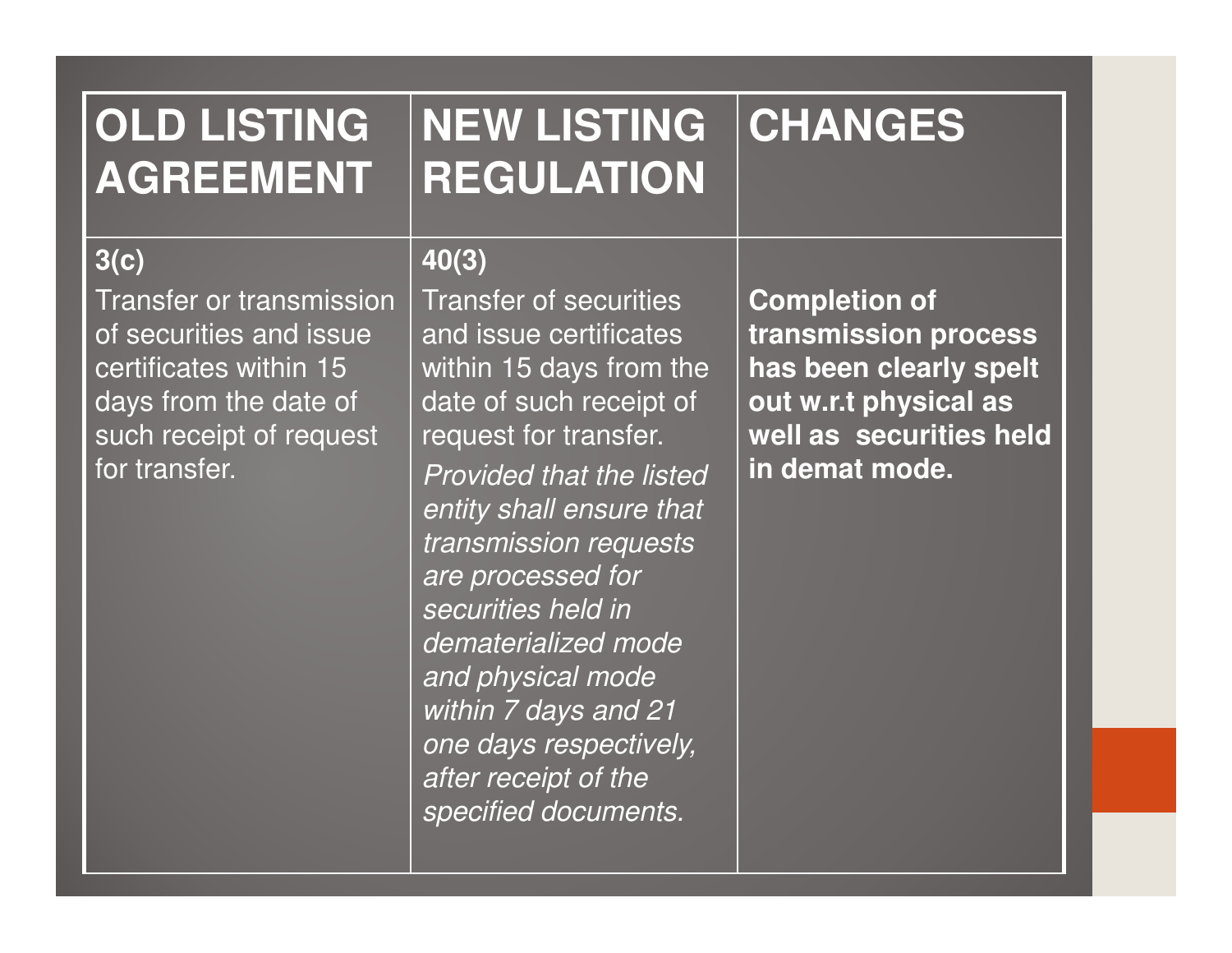| $20(a)$ & $(c)$                                                                                                                                                                                                                                                                                                     | <b>Schedule III, Part A,</b><br>Para A (4)(a)&(c)                                                                                                                                                                                                                                                   |                                                                                                                                  |
|---------------------------------------------------------------------------------------------------------------------------------------------------------------------------------------------------------------------------------------------------------------------------------------------------------------------|-----------------------------------------------------------------------------------------------------------------------------------------------------------------------------------------------------------------------------------------------------------------------------------------------------|----------------------------------------------------------------------------------------------------------------------------------|
| Intimate to the SE within 15<br>minutes of the closure of the<br>BM: (a) all dividends and/or<br>cash bonuses<br>recommended or declared<br>or the decision to pass any<br>dividend or interest payment<br>and date on which dividend<br>shall be paid/dispatched;<br>(c) The decision on Buyback<br>of Securities. | Disclose to the SE, within<br>30 minutes of the closure of<br>the $BM$ :<br>(a) dividends and/or cash<br>bonuses recommended or<br>declared or the decision to<br>pass any dividend and the<br>date on which dividend shall<br>be paid/dispatched;<br>(c) the decision on buyback<br>of securities. | <b>Timeline increased</b><br>to 30 minutes from<br>existing 15 minutes<br>for disclosing the<br>decision taken at<br><b>B.M.</b> |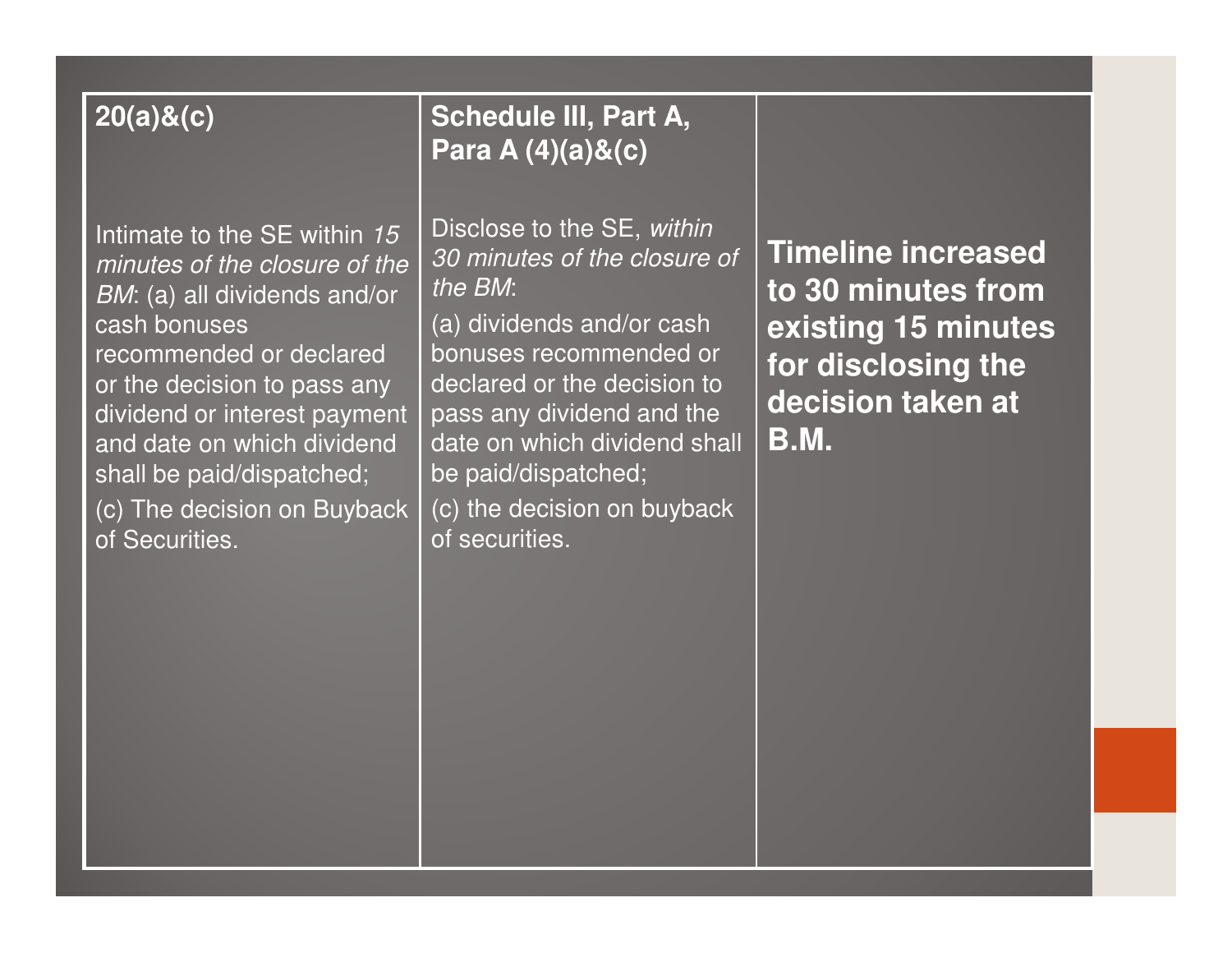#### **22(a)to(c)**

Intimate to the SE within 15 minutes of the closure of the BM: (a) short particulars of any increase of capital whether by issue of bonus shares through capitalization, or by way of right shares to be offered to the shareholders or debenture holders, or in any other way;

(b) short particulars of the reissue of forfeited shares or securities, or the issue of shares or securities held in reserve for future issue or the creation in any form or manner of new shares or securities or any other rights, privileges or benefits to subscribe to;

(c) short particulars of any other alterations of capital, including calls.

#### **Schedule III, Part A, Para A (4)(e)to(g)**

Disclose to the SE, within 30 minutes of the closure of the BM:

(e) increase in capital by issue of bonus shares through capitalization including the date on which such bonus shares shall be credited/ dispatched;(f) reissue of forfeited shares or securities, or the issue of shares or securities held in reserve for future issue or the creation in any form or manner of new shares or securities or any other rights, privileges or benefits to subscribe to;

(g) short particulars of any other alterations of capital, including calls.

**Disclosure to be given within 30 minutes of the BM.**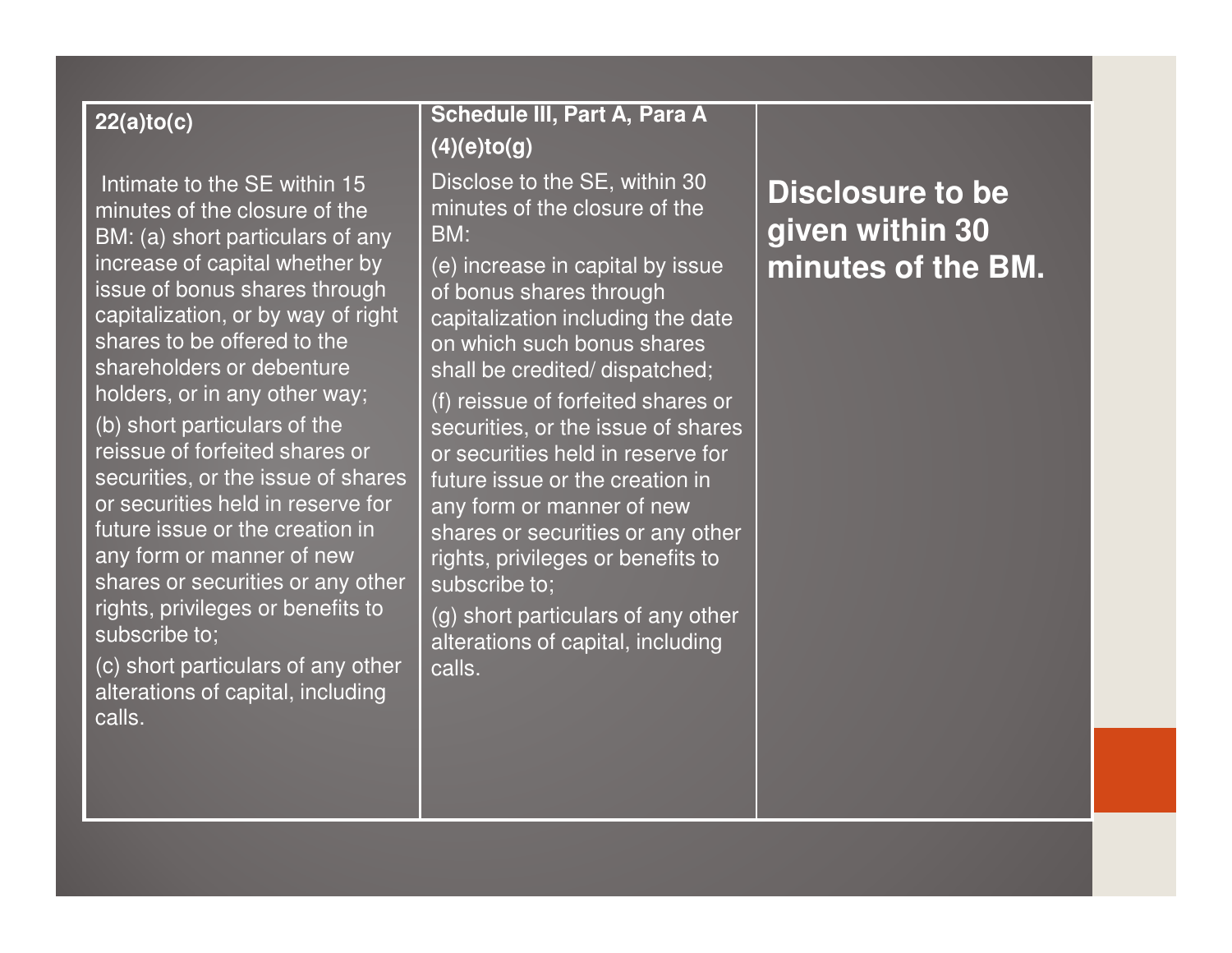| 30<br>Promptly notify the SE                                                                                                                                                                                                                                                                                                                                                                 | Schedule III, Part A, Para A (7)                                                                                                                                                                                                                   |                                                                                                                                                                                                              |
|----------------------------------------------------------------------------------------------------------------------------------------------------------------------------------------------------------------------------------------------------------------------------------------------------------------------------------------------------------------------------------------------|----------------------------------------------------------------------------------------------------------------------------------------------------------------------------------------------------------------------------------------------------|--------------------------------------------------------------------------------------------------------------------------------------------------------------------------------------------------------------|
| (a) of any change in the<br>Company's directorate by death,<br>resignation, removal or<br>otherwise;<br>(b) of any change of Managing<br>Director, Managing Agents or<br><b>Secretaries and Treasures;</b><br>(c) of any change of Auditors<br>appointed to audit the books<br>and accounts of the Company.                                                                                  | Disclose to the SE change in<br>directors, key managerial<br>personnel (Managing Director,<br><b>Chief Executive Officer, Chief</b><br><b>Financial Officer, Company</b><br>Secretary etc.), Auditor and<br>Compliance Officer within 24<br>hours. | Time limit of 24 hrs to<br>inform S.E on any<br>change in<br><b>KMPs, Auditors &amp;</b><br><b>Compliance Officer.</b>                                                                                       |
| 31(a)<br>Forward to the SE promptly and<br>without application six copies of<br>the Statutory and Directors'<br>Annual Reports along with Form<br>A or Form B, as applicable,<br><b>Balance Sheets and Profit and</b><br>Loss Accounts and of all<br>periodical and special reports as<br>soon as they are issued and<br>one copy each to all the<br>recognised stock exchanges in<br>India. | 34(1)<br>Submit the annual report to the<br>SE within 21 working days of it<br>being approved and adopted in<br>the AGM as per the provisions<br>of the Companies Act, 2013.                                                                       | * Prior dispatch of 6 copies of<br><b>Annual Report of AGM done</b><br>away with, now 6 copies<br>needs to be sent only after<br>approval and adoption in<br>AGM i.e within 21 days of<br>conclusion of AGM. |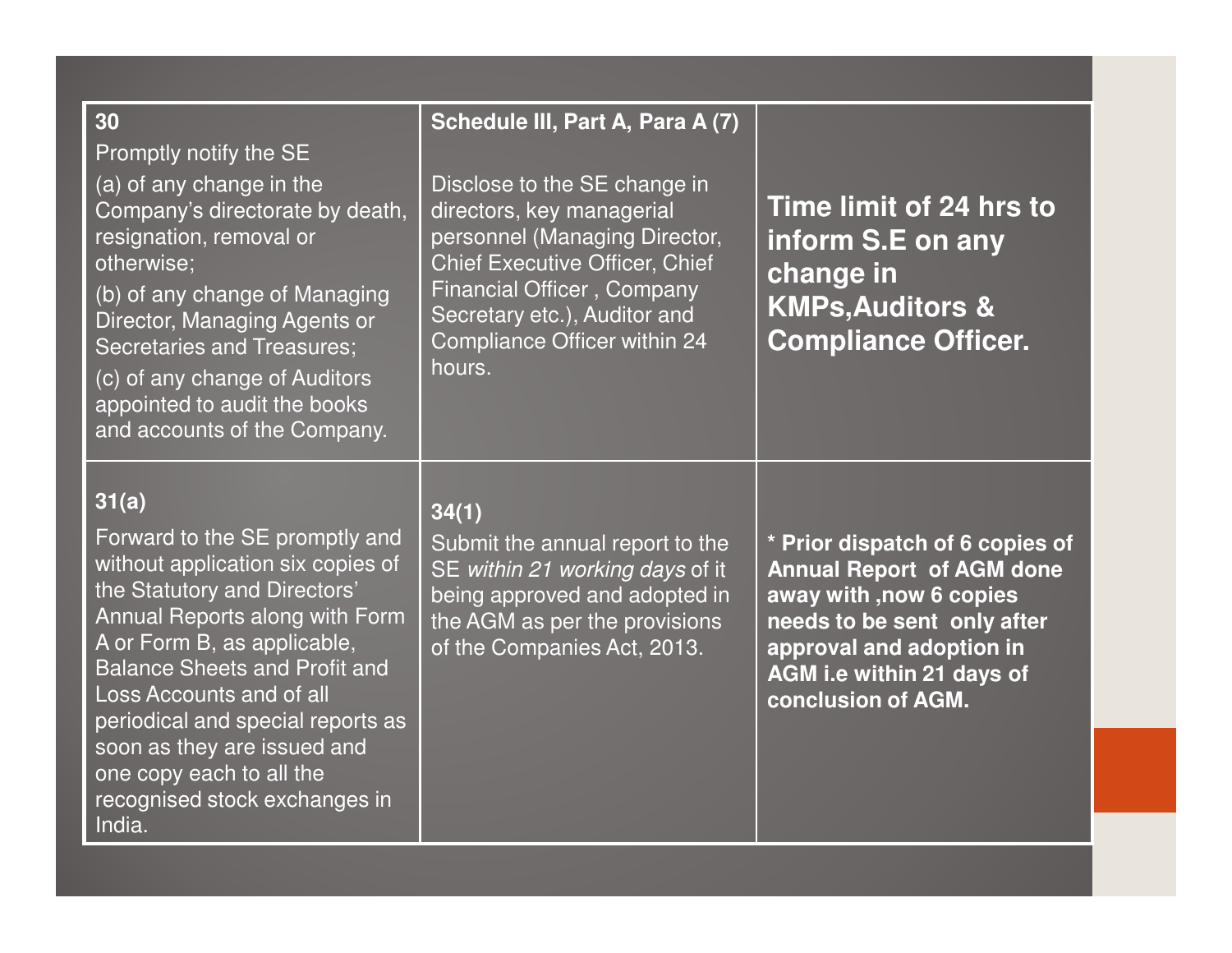| 31(d)<br>Forward to the SE promptly and<br>without application copy of the<br>proceedings at all Annual and<br><b>Extraordinary General Meetings</b><br>of the Company. | Schedule III, Part A, Para A<br>(13)<br>Disclose to the SE Proceedings<br>of Annual and extraordinary<br>general meetings within 24<br>hours.                 | <b>Proceedings of AGM &amp;</b><br><b>EGM to be informed to SE</b><br>within 24hours of<br>conclusion.                   |
|-------------------------------------------------------------------------------------------------------------------------------------------------------------------------|---------------------------------------------------------------------------------------------------------------------------------------------------------------|--------------------------------------------------------------------------------------------------------------------------|
| 41(l)(f)<br>The financial results shall be<br>submitted to the SE within 15<br>minutes of conclusion of the<br>meeting of the Board in which<br>they were approved.     | <b>Schedule III, Part A, Para A</b><br>(4)(h)<br>Disclose to the SE, within 30<br>minutes of the closure of BM,<br>held to consider the financial<br>results. | Disclosure to be given<br>within 30 minutes of the<br><b>BM. As against 15</b><br>minutes prevalent in<br>erstwhile AGM. |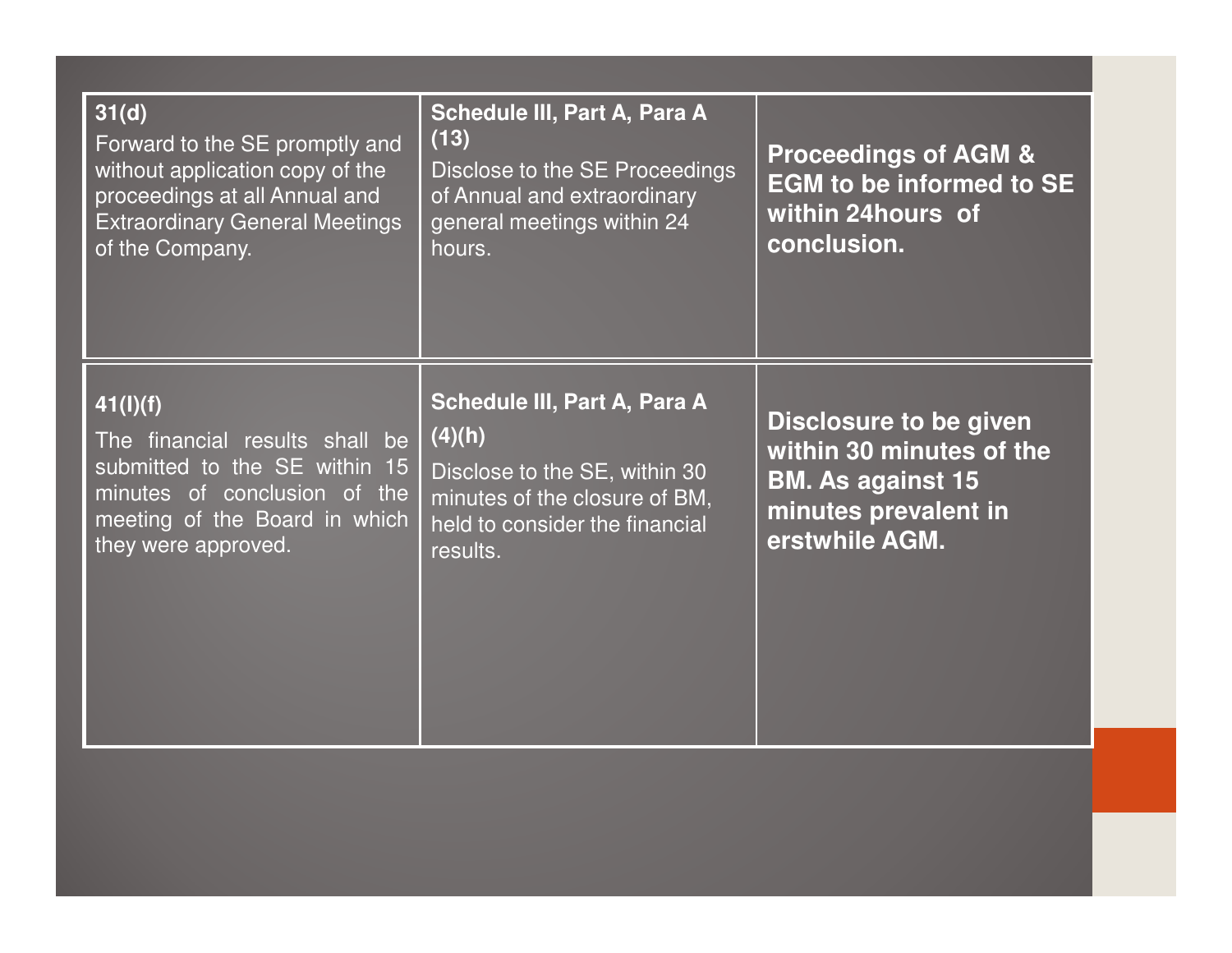| 41(III)(a)<br>Give prior intimation to SE of the<br>date and purpose of meetings of<br>the Board or Committee in<br>which the financial results will<br>be considered at least 7 clear<br>calendar days prior to the<br>meeting (excluding the date of<br>the intimation and date of the<br>meeting). | 29(1)(a) & proviso to 29(2)<br>Give prior intimation to SE about<br>the BM in which financial results<br>viz. quarterly, half yearly, or<br>annual, as the case may be, is<br>due to be considered at least 5<br>days in advance (excluding the<br>date of the intimation and date<br>of the meeting). | 5 days notice is required<br>instead of 7 days.                               |
|-------------------------------------------------------------------------------------------------------------------------------------------------------------------------------------------------------------------------------------------------------------------------------------------------------|--------------------------------------------------------------------------------------------------------------------------------------------------------------------------------------------------------------------------------------------------------------------------------------------------------|-------------------------------------------------------------------------------|
| 41(III)(b)<br>Publish notice in newspaper<br>simultanoeusly with the<br>submission of the same to the<br>SE.                                                                                                                                                                                          | 47(1)(a)<br>Publish notice in newspaper<br>simultanoeusly with the<br>submission of the same to the<br>SE.                                                                                                                                                                                             | <b>Means atleast 5 days</b><br>before the board meeting<br>instead of 7 days. |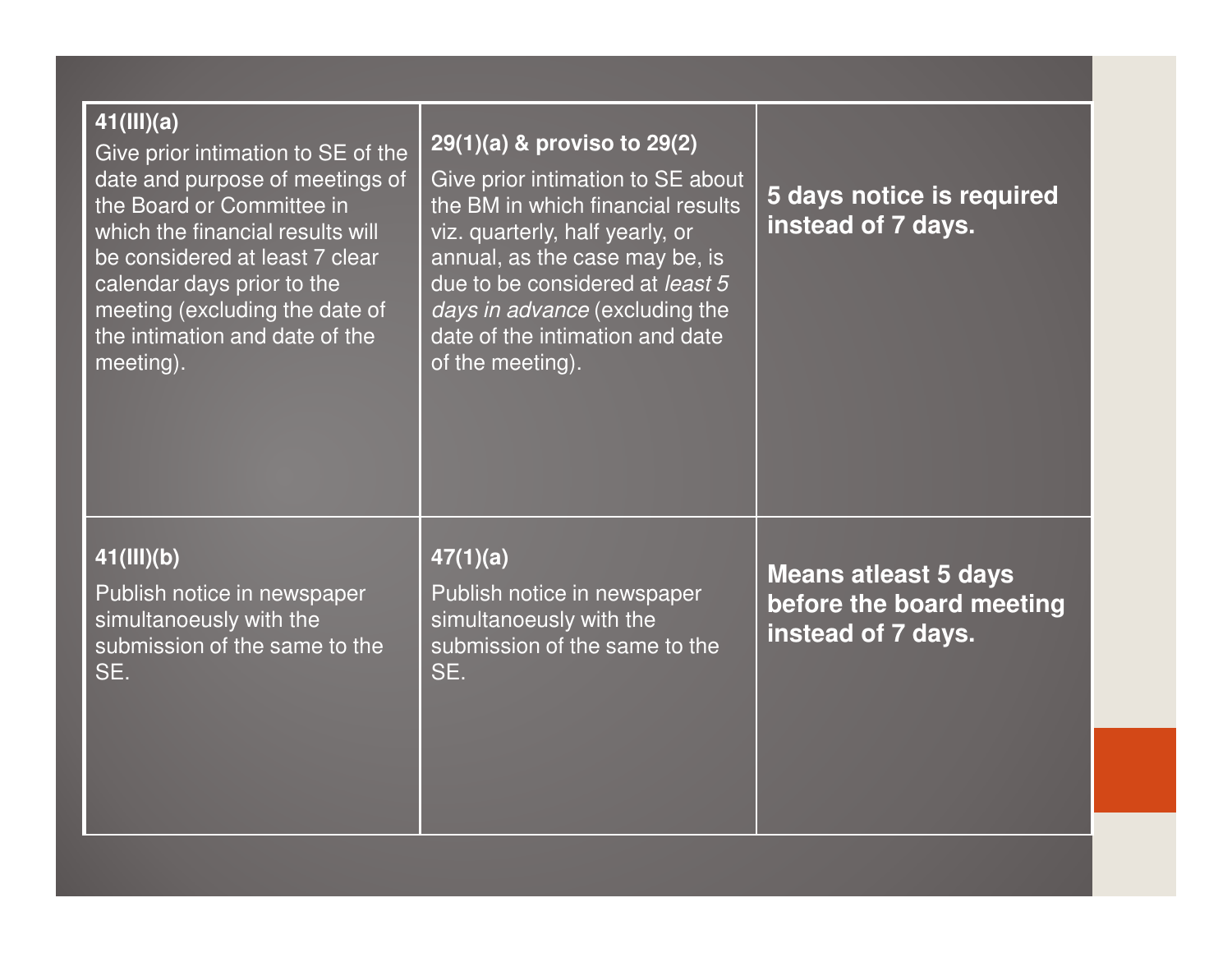#### **47(c)**

Ensure that the RTA and/or the Inhouse Share Transfer facility, as the case may be, produces <sup>a</sup> certificate from <sup>a</sup> PCS within <sup>1</sup> month of the end of each half of the financial year, certifying that all certificates have been issued within 15 days of the date of lodgment for transfer, sub-division, consolidation, renewal, exchange or endorsement of calls/allotment monies and <sup>a</sup> copy of the same shall be made available to the SE within <sup>24</sup> hours of the receipt of the certificate by theCompany.

#### **40(9)&(10)**

Ensure that the share transfer agent and/or the in-house share transfer facility, as the case may be, produces <sup>a</sup> certificate from <sup>a</sup> practicing company secretary within 1 month of the end of each half of the financial year, certifying that all certificates have been issued within <sup>30</sup> days of the date of lodgement for transfer, subdivision, consolidation, renewal, exchange or endorsement of calls/allotment monies andensure that *certificate be filed* with the SE simultaneously.

\* **Time limit for submission of thecertificate increased from 15 to 30 days Earlier certificate was to be filed within 24its hours of receipt, now it is**filed **to be immediately .**

| $49$ ( $\vert$ X)                                                                                                                                                               | 17(8)                                                                              |                                                                       |
|---------------------------------------------------------------------------------------------------------------------------------------------------------------------------------|------------------------------------------------------------------------------------|-----------------------------------------------------------------------|
| The CEO or the MD or manager or in<br>their absence, a WTD appointed in<br>terms of Companies Act, 2013 and the<br>CFO shall provide the compliance<br>certificate to the BoDs. | The CEO and the CFO shall<br>provide the<br>compliance<br>certificate to the BoDs. | "MD or manager<br>or in their<br>absence, a WTD"<br>has been deleted. |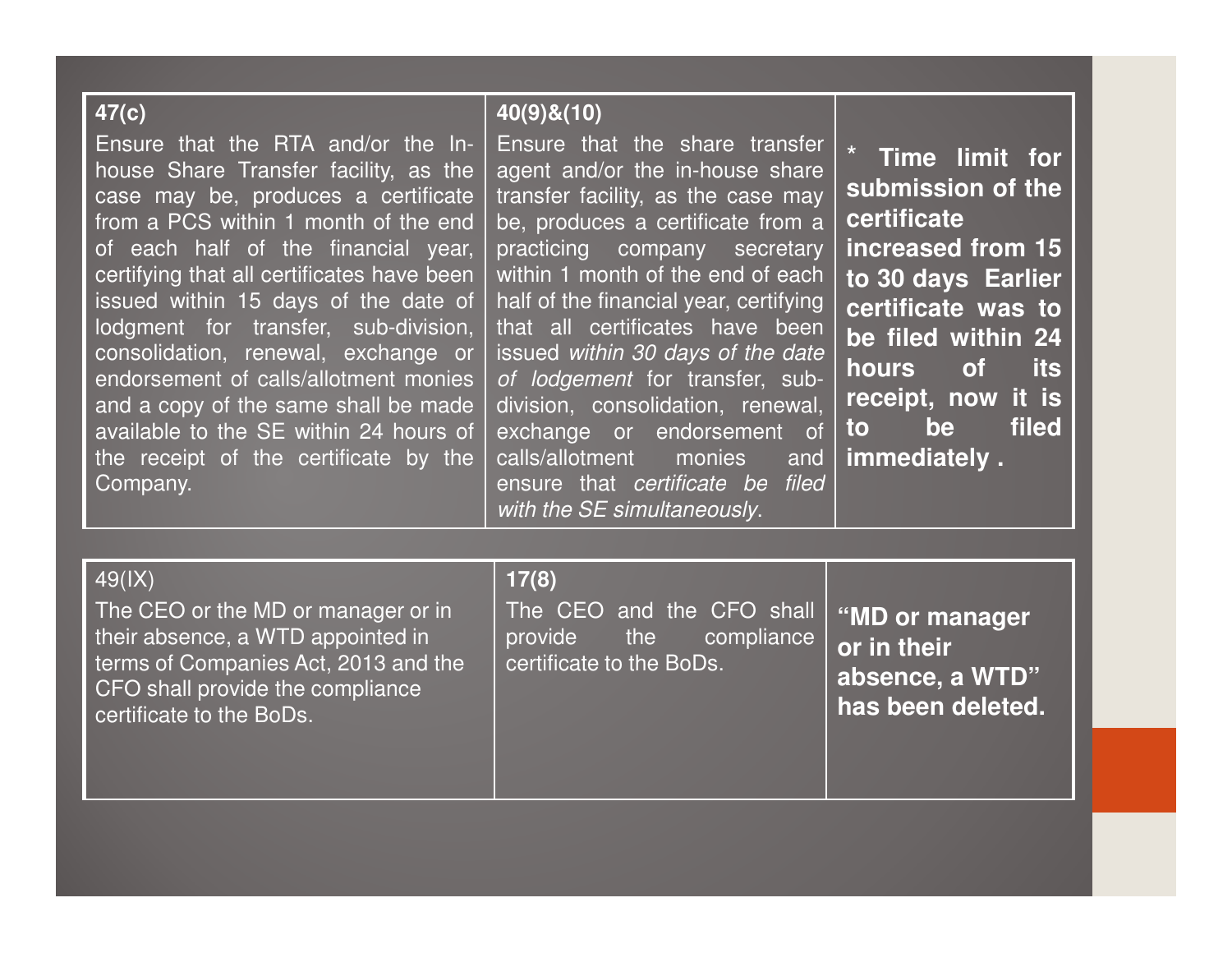#### Important New Features of the Regulation

| <b>REGULATION</b> | <b>PARTICULARS</b>                                                                                                                                                                                                                                                                                                                                                                                                                                                                                         |
|-------------------|------------------------------------------------------------------------------------------------------------------------------------------------------------------------------------------------------------------------------------------------------------------------------------------------------------------------------------------------------------------------------------------------------------------------------------------------------------------------------------------------------------|
| $6\phantom{1}$    | Company require to appoint Qualified CS as company secretary, responsible<br>for ensuring compliance with applicable laws, monitoring grievance<br>redressal. (Obligation has been defined)                                                                                                                                                                                                                                                                                                                |
| 7                 | Submit a compliance certificate to the exchange, duly signed by both the<br>compliance officer of the listed entity and the authorised representative of<br>the share transfer agent, wherever applicable, within one month of end of<br>each half of the financial year, certifying compliance with the requirements of<br>sub-regulation (2).                                                                                                                                                            |
| 9                 | Have a policy for preservation of documents, approved by its board of<br>directors, classifying them in at least two categories as follows-<br>documents whose preservation shall be permanent in nature;<br>a)<br>$\mathbf{b}$<br>documents with preservation period of not less than eight years after<br>completion of the relevant transactions:<br>Provided that the listed entity may keep documents specified in clauses (a)<br>and (b) in electronic mode                                          |
| 10                | Company shall make the fillings on electronic platform as specified by SE &<br>sufficient infrastructure has to be in place for the same.                                                                                                                                                                                                                                                                                                                                                                  |
| 13                | Mandatory SCORES registration and quarterly submission of Investor<br>complaint status report within 21 days of end of quarter to SE, said<br>statement to be placed before BOD. File with the SE on a quarterly basis,<br>within 21 days from the end of each quarter, a statement giving the number<br>of investor complaints pending at the beginning of the quarter, those<br>received during the quarter, disposed of during the quarter and those<br>remaining unresolved at the end of the quarter. |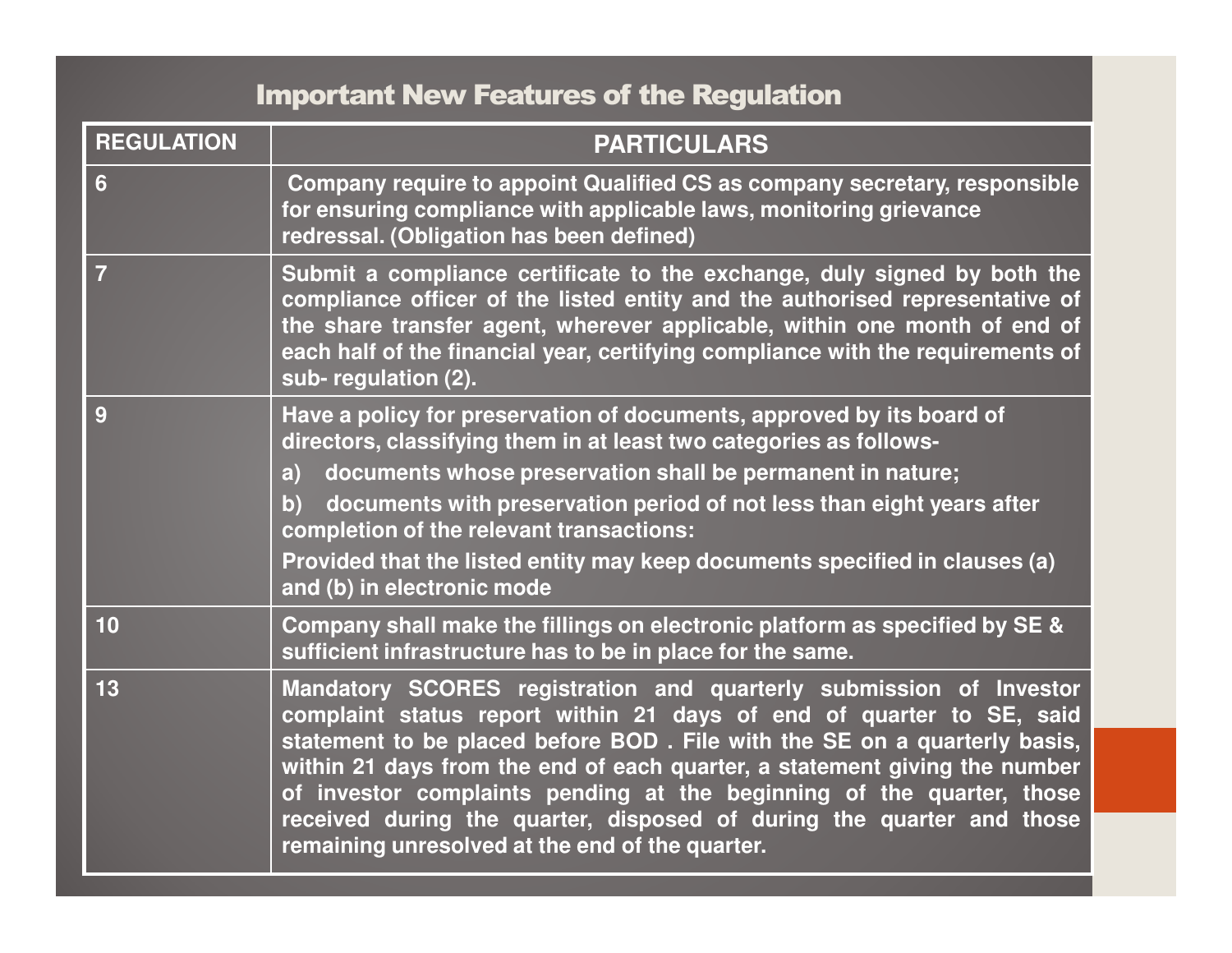| 12 | Use any of the electronic mode of payment facility approved by the Reserve<br>Bank of India, in the manner specified in Schedule I, for the payment of the<br>following:<br>(a) dividends;<br>(b) interest;<br>(c) redemption or repayment amounts:<br>Provided that where it is not possible to use electronic mode of payment,<br>'payable-at-par' warrants or cheques may be issued:<br>Provided further that where the amount payable as dividend exceeds one<br>thousand and five hundred rupees, the 'payable-at-par' warrants or cheques<br>shall be sent by speed post. |
|----|---------------------------------------------------------------------------------------------------------------------------------------------------------------------------------------------------------------------------------------------------------------------------------------------------------------------------------------------------------------------------------------------------------------------------------------------------------------------------------------------------------------------------------------------------------------------------------|
| 16 | Material Subsidiary definition includes all subsidiary which are material (done<br>away with the concept of material unlisted Indian subsidiary)                                                                                                                                                                                                                                                                                                                                                                                                                                |
| 28 | In-principle Approval not required for allotment of shares pursuant to scheme<br>where company has obtained NOC from the Exchange for scheme of<br>arrangement.                                                                                                                                                                                                                                                                                                                                                                                                                 |
| 35 | Submit to the SE an Annual Information Memorandum in the manner specified<br>by the Board from time to time.                                                                                                                                                                                                                                                                                                                                                                                                                                                                    |
| 42 | Annual Book closure requirement is done away with. Company has to fix the<br>RD (BC is optional). 5 working days gap between BM and RD.                                                                                                                                                                                                                                                                                                                                                                                                                                         |
| 45 | <b>Name Change:</b><br>$\triangleright$ Mandatory name change (within 6 months) is case company change<br>its activities which is not reflected in its name.<br>$\triangleright$ Prior approval of SE is mandatory before making application to ROC.                                                                                                                                                                                                                                                                                                                            |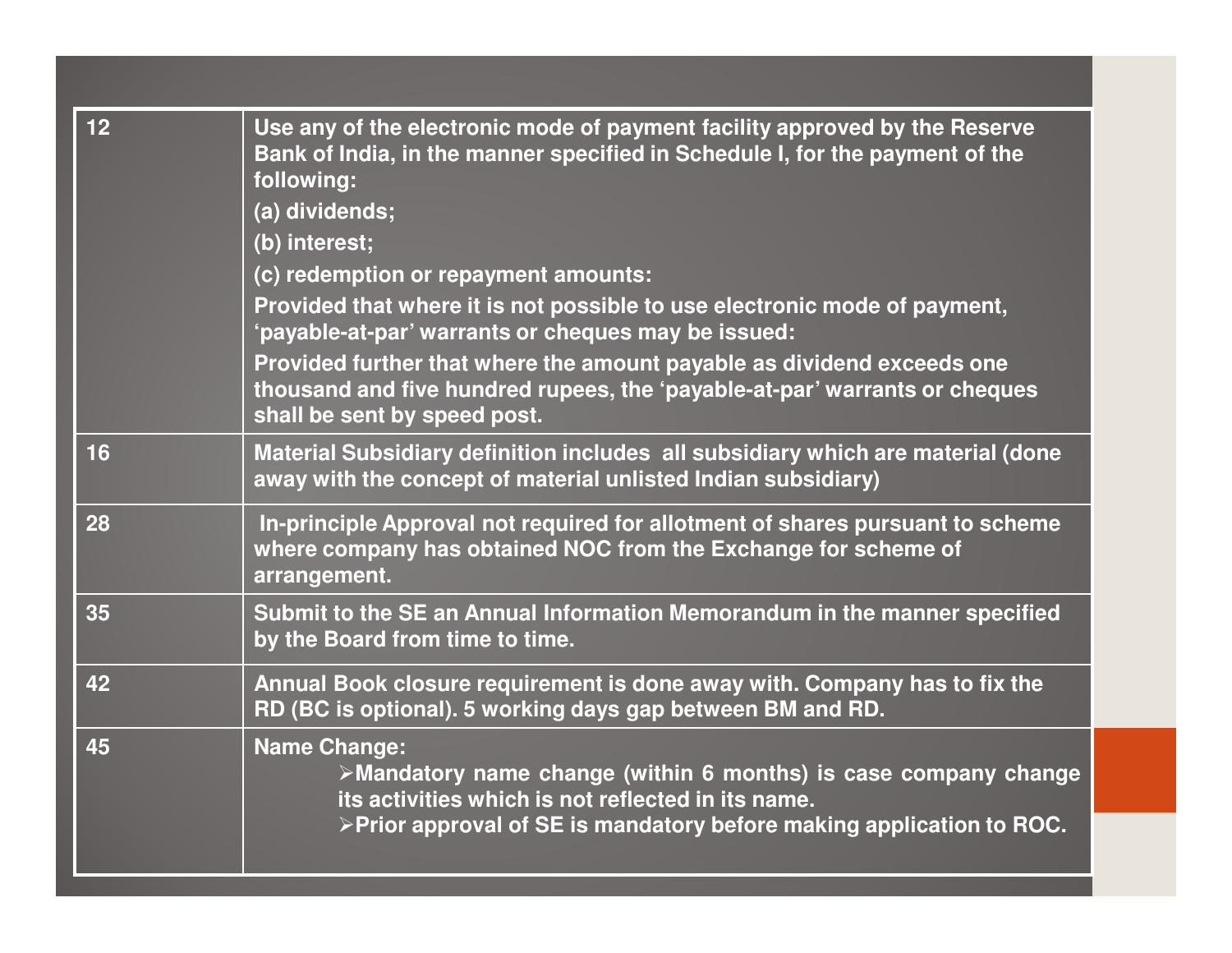| 46(2) | Disseminate the following information on its website:                                                                                            |  |
|-------|--------------------------------------------------------------------------------------------------------------------------------------------------|--|
|       | (a) Details of its business;                                                                                                                     |  |
|       | (b) terms and conditions of appointment of independent directors;(b) terms and<br>conditions of appointment of independent directors;            |  |
|       | (c) composition of various committees of board of directors;                                                                                     |  |
|       | (d) code of conduct of board of directors and senior management personnel;                                                                       |  |
|       | (e) details of establishment of vigil mechanism/ Whistle Blower policy;                                                                          |  |
|       | (f) criteria of making payments to non-executive directors, if the same has not been<br>disclosed in annual report;                              |  |
|       | (g) policy on dealing with related party transactions;                                                                                           |  |
|       | (h) policy for determining 'material' subsidiaries;                                                                                              |  |
|       | (i) details of familiarization programmes imparted to independent directors including the<br>following details:-                                 |  |
|       | (i) number of programmes attended by independent directors (during the year and on a<br>cumulative basis till date),                             |  |
|       | (ii) number of hours spent by independent directors in such programmes (during the year<br>and on cumulative basis till date), and               |  |
|       | (iii) other relevant details                                                                                                                     |  |
|       | (i) the email address for grievance redressal and other relevant details;                                                                        |  |
|       | (k) contact information of the designated officials of the listed entity who are responsible<br>for assisting and handling investor grievances;  |  |
|       | (I) financial information including:                                                                                                             |  |
|       | (i) notice of meeting of the board of directors where financial results shall be discussed;                                                      |  |
|       | (ii) financial results, on conclusion of the meeting of the board of directors where the<br>financial results were approved;                     |  |
|       | (iii) complete copy of the annual report including balance sheet, profit and loss account,<br>directors report, corporate governance report etc; |  |
|       |                                                                                                                                                  |  |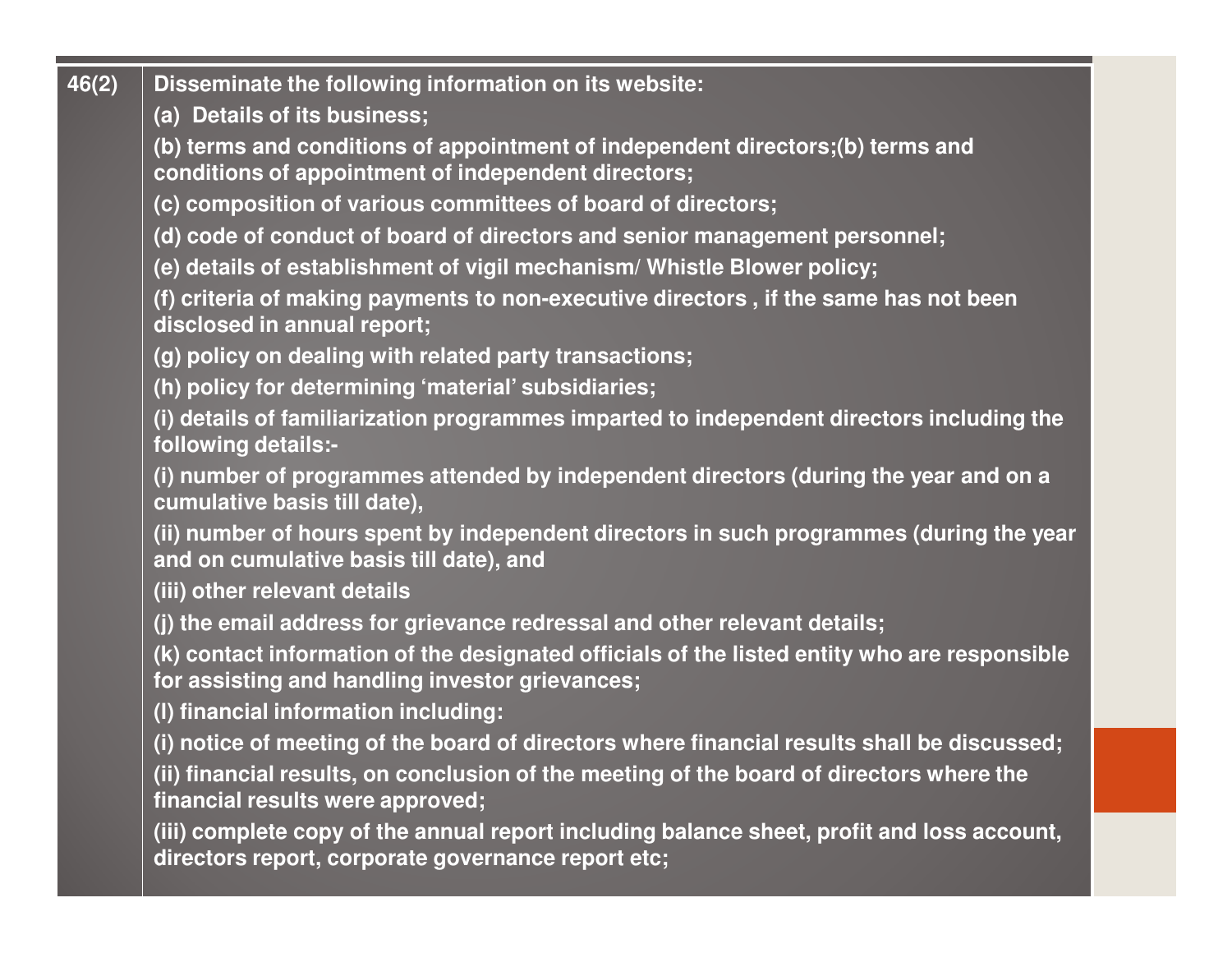|          | (m) shareholding pattern;                                                                                                                                                                         |
|----------|---------------------------------------------------------------------------------------------------------------------------------------------------------------------------------------------------|
|          | (n) details of agreements entered into with the media companies and/or their<br>associates, etc;                                                                                                  |
|          | (o) schedule of analyst or institutional investor meet and presentations made by<br>the listed entity to analysts or institutional investors simultaneously with<br>submission to stock exchange; |
|          | (p) new name and the old name of the listed entity for a continuous period of one<br>year, from the date of the last name change;                                                                 |
|          | (q) items in sub-regulation (1) of regulation 47, viz.,                                                                                                                                           |
|          | (i) notice of BM where financial results shall be discussed;                                                                                                                                      |
|          | (ii) financial results;                                                                                                                                                                           |
|          | (iii) statements of deviation(s) or variation(s);                                                                                                                                                 |
|          | (iv) notices given to shareholders by advertisement.                                                                                                                                              |
| 46(3)(b) | Update any change in the content of its website within two working<br>days from the date of such change in content.                                                                               |

-Any copies which are sent to Stock Exchange should displayed on Website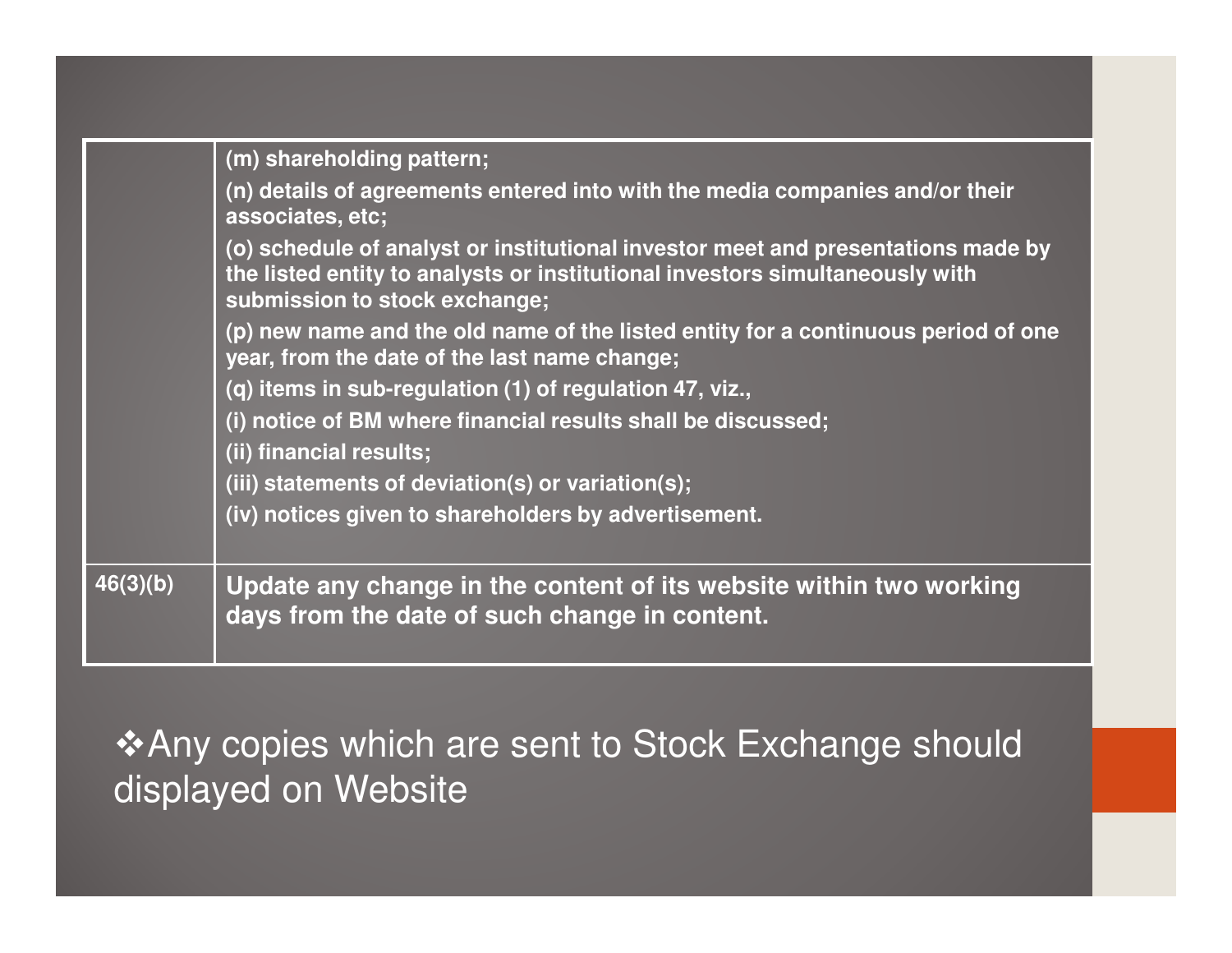#### **POLICY FORMULATION**

As per listing obligation and Disclosure Requirements following policy needs to be formulated and disclosed on its website, by an listed entity.

- •Preservation of Documents- Regulation 9.
- • Policy on criteria on determining material events –Regulation 30(4).
- • Archive policy (Disclosure of events of information) -Regulation 30(8).
- •Risk Management Policy.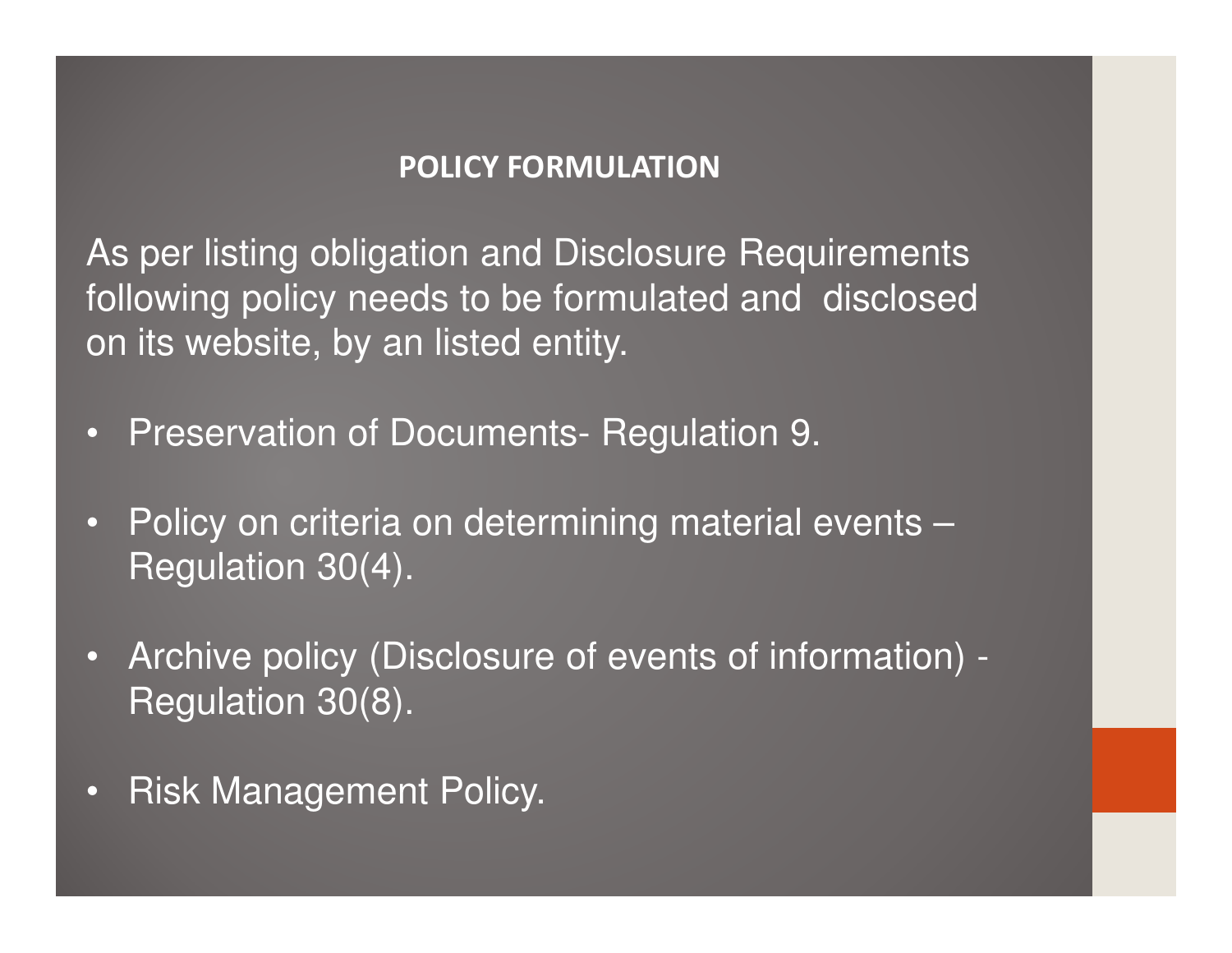### **BUSINESS RESPONSIBILITY INFORMATION**

- Adoption of responsible business practices in the interest of the social set –up and the environment are as vital as their financial and operational performance.
- Ministry of Corporate Affairs, Government of India, in July 2011, came out with the 'National Voluntary Guidelines on Social, Environmental and Economic Responsibilities of Business'.
- As per clause (f) of sub regulation (2) of regulation 34 of Listing Regulations, the annual report shall contain <sup>a</sup> business responsibility report describing the initiatives taken by the listedentity from an environmental, social and governance perspective.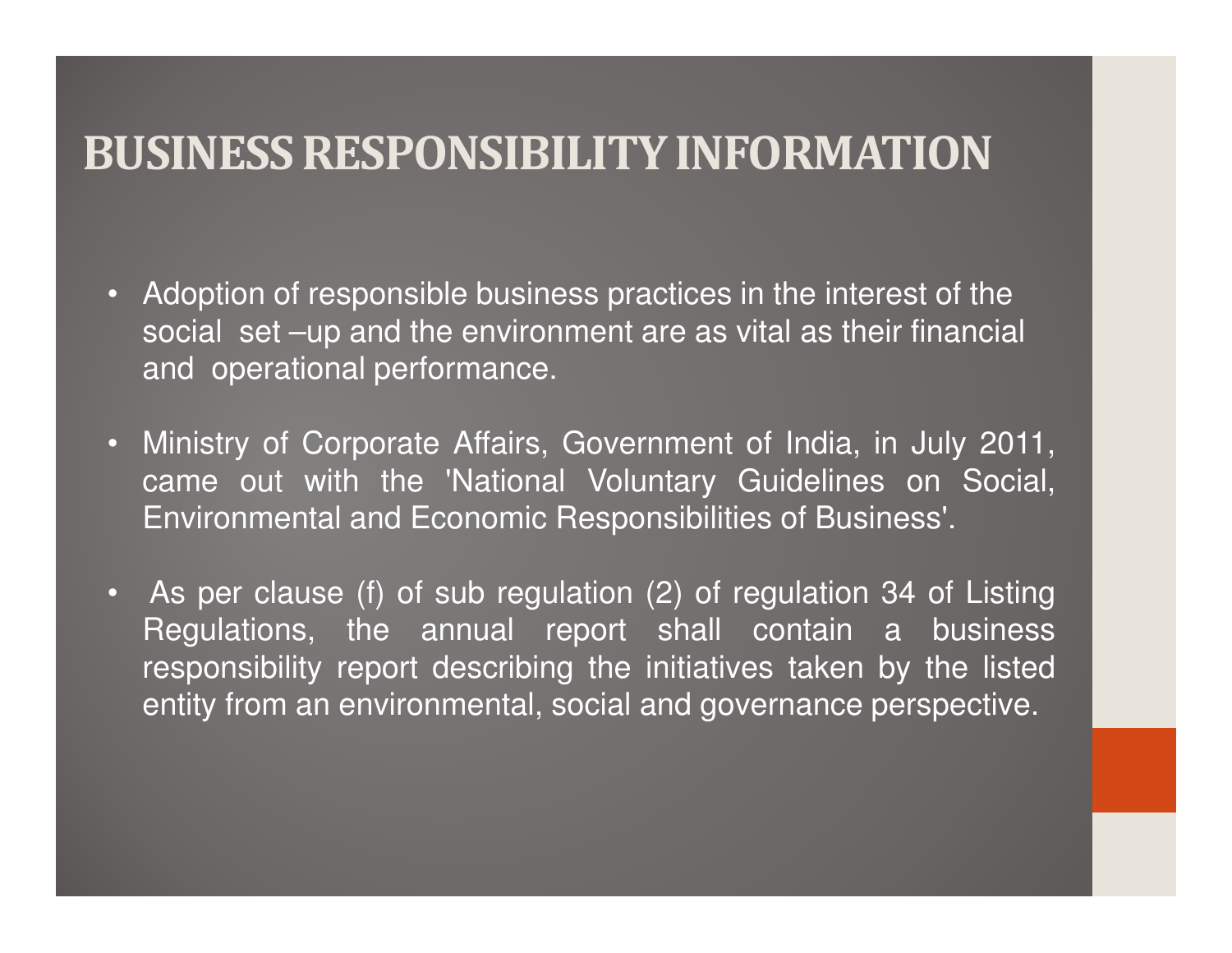#### **ANNEXURE I**

### **SECTION A: GENERAL INFORMATION ABOUT THE COMPANY**

- Corporate Identity Number (CIN) of the Company
- Name of the Company
- Registered Address
- **Website**
- E-mail Id
- Financial Year reported
- Sector(s) that the Company is engaged in (industrial activity code-wise)
- List three key products/services that the Company manufactures/provides (as in balance sheet)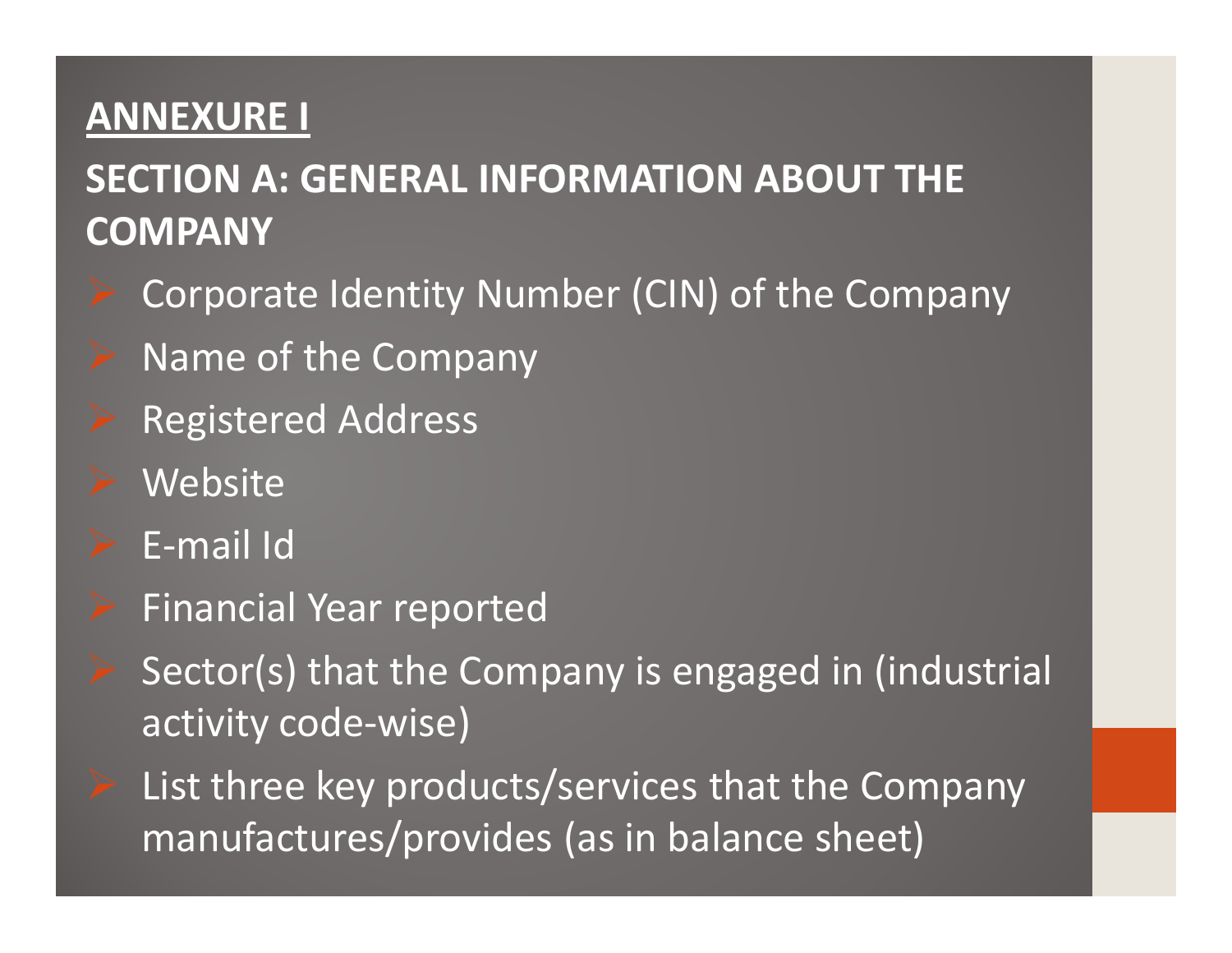$\triangleright$  Total number of locations where business activity is undertaken by the Company **Company** 

(a) Number of International Locations (Provide details of major 5)

(b) Number of National Locations

Markets served by the Company Local/State/National/International

### **SECTION B: FINANCIAL DETAILS OF THE COMPANY**

Paid up Capital (INR)

- Total Turnover (INR)
- Total profit after taxes (INR)
- Total Spending on Corporate Social Responsibility (CSR) as percentage of profit after tax (%)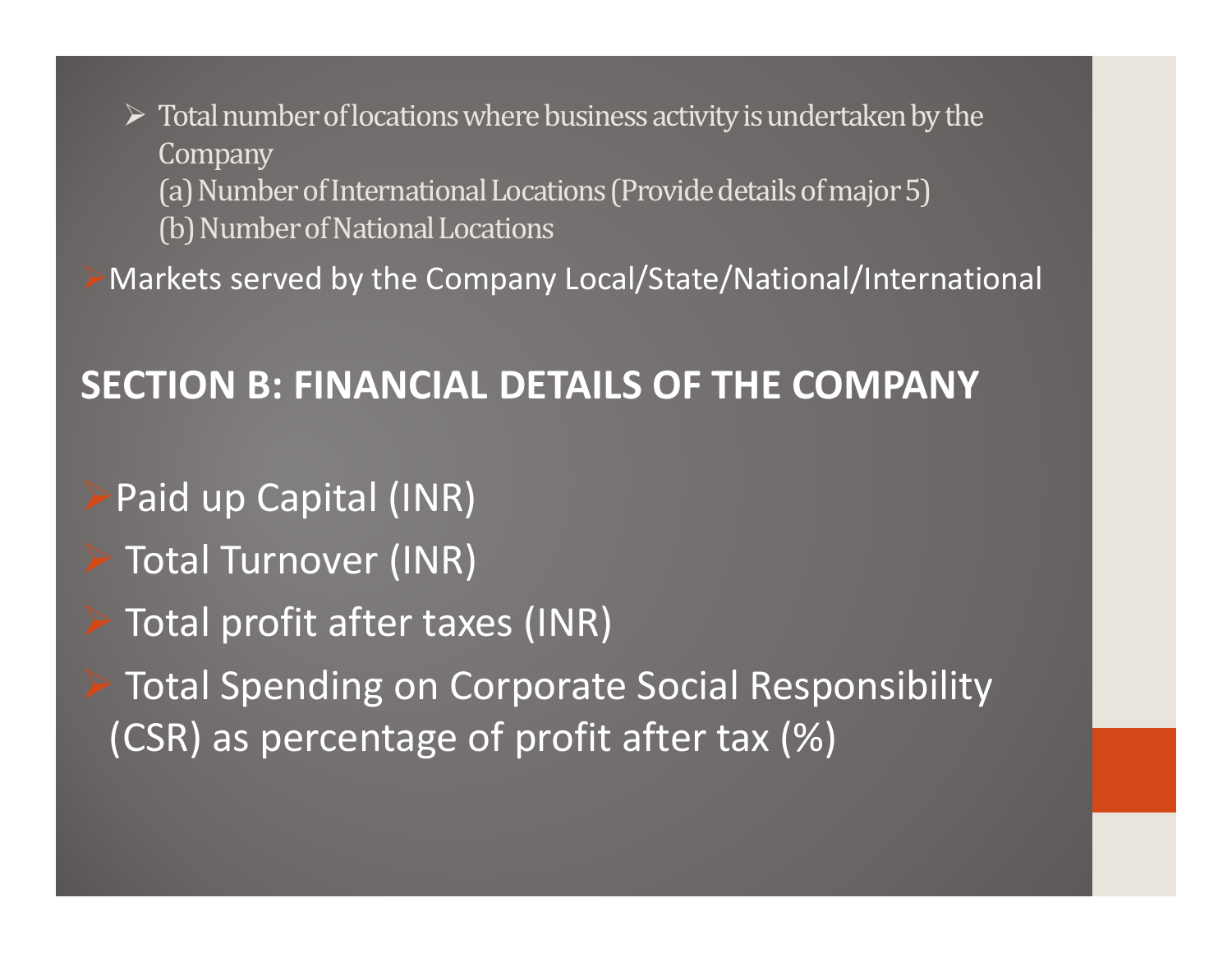# **SECTION C: OTHER DETAILS**

- Does the Company have any Subsidiary Company/ Companies.
	- Do the Subsidiary Company/Companies participate in the BR Initiatives of the parent company.

 Do any other entity/entities (e.g. suppliers, distributors etc.) that the Company does business with, participate in the BR initiatives of the Company.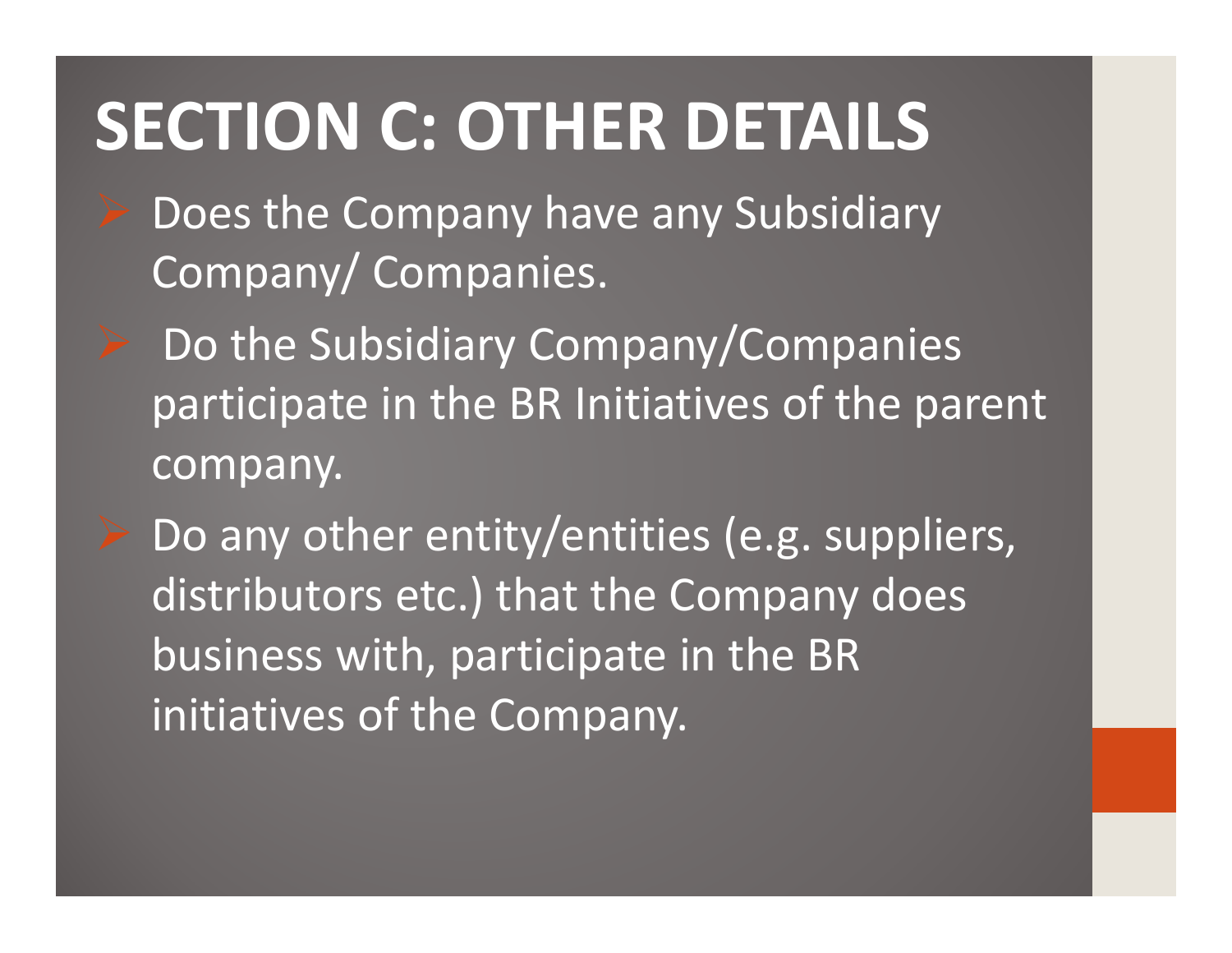## **SECTION D: BR INFORMATION**

1. Details of Director/Directors responsible for BR(a) Details of the Director/Director responsible for implementation of the BR policy/policies

- 1. DIN Number
- 2. Name
- 3. Designation
- (b) Details of the BR head

| No. | <b>Particulars</b>         | <b>Details</b> |
|-----|----------------------------|----------------|
| 1.  | DIN Number (if applicable) |                |
| 2.  | <b>Name</b>                |                |
| 3.  | Designation                |                |
| 4.  | Telephone number           |                |
| Ć.  | e-mail id                  |                |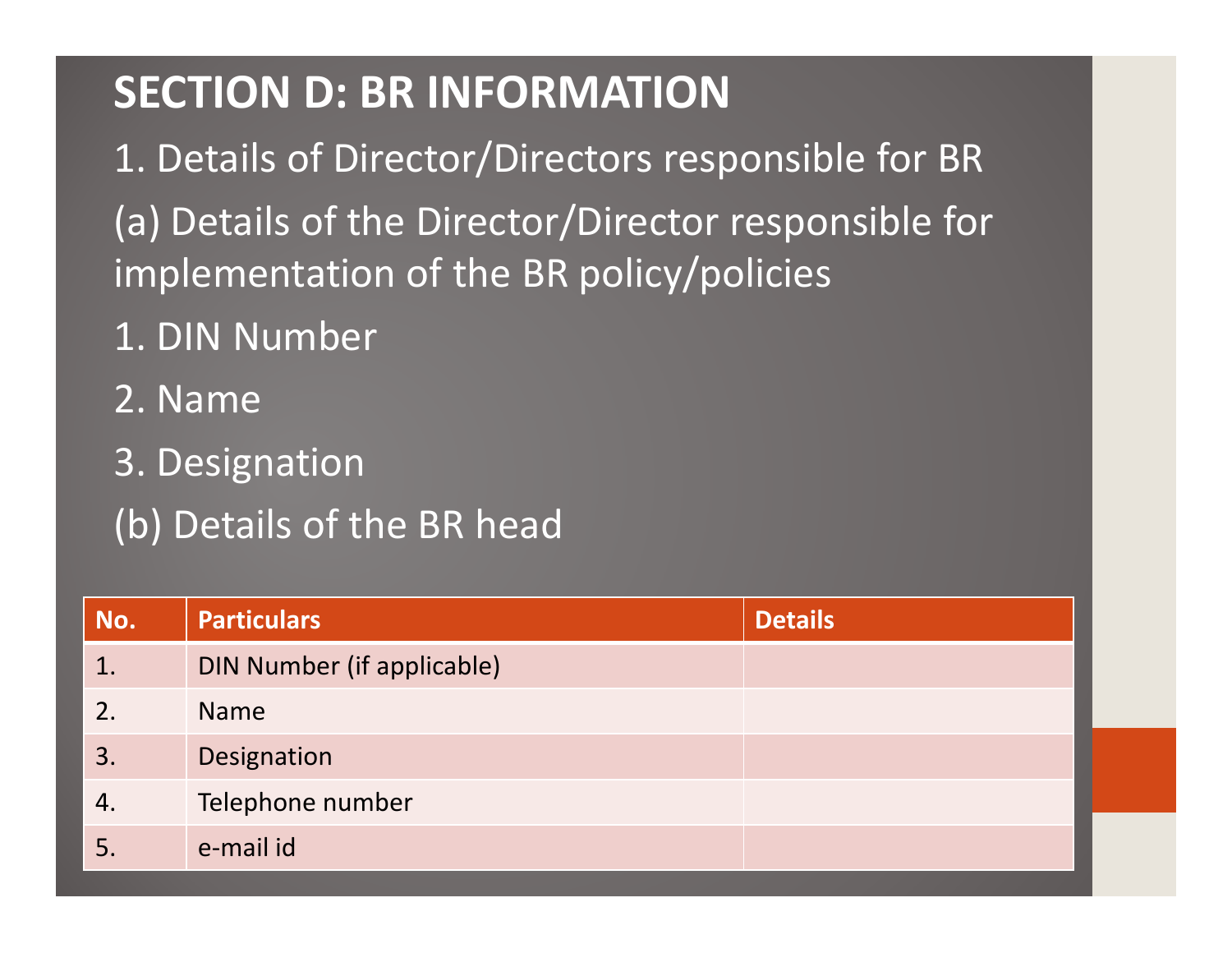## **BUSINESS RESPONSIBILITY INFORMATION**

#### **A. DETAILS OF COM PLIANCE**

| SR.<br>NO. | <b>QUESTIONS</b>                                                                                                                   |                                                  |
|------------|------------------------------------------------------------------------------------------------------------------------------------|--------------------------------------------------|
| 1.         | Has the policy being formulated in consultation with the<br>relevant stakeholders?                                                 | <b>COMMO</b><br><b>QUESTIO</b><br><b>STRUCTU</b> |
| 2.         | Does the policy conform to any national / international<br>standards? If yes, specify? (50 words)                                  | <b>FOR ALL</b><br><b>NINE</b><br><b>PRINCIPL</b> |
| 3.         | Has the policy being approved by the Board?<br>Is yes, has it been signed by MD/ owner/ CEO/ appropriate<br><b>Board Director?</b> |                                                  |
| 4.         | Does the company have a specified committee of the Board/<br>Director/ Official to oversee the implementation of the<br>policy?    |                                                  |
| 5.         | Indicate the link for the policy to be viewed online?                                                                              |                                                  |
| 6.         | Has the policy been formally communicated to all relevant<br>internal and external stakeholders?                                   |                                                  |
| 7.         | Does the company have in-house structure to implement the<br>policy/ policies.                                                     |                                                  |

**COMMON QUESTION STRUCTURE** ES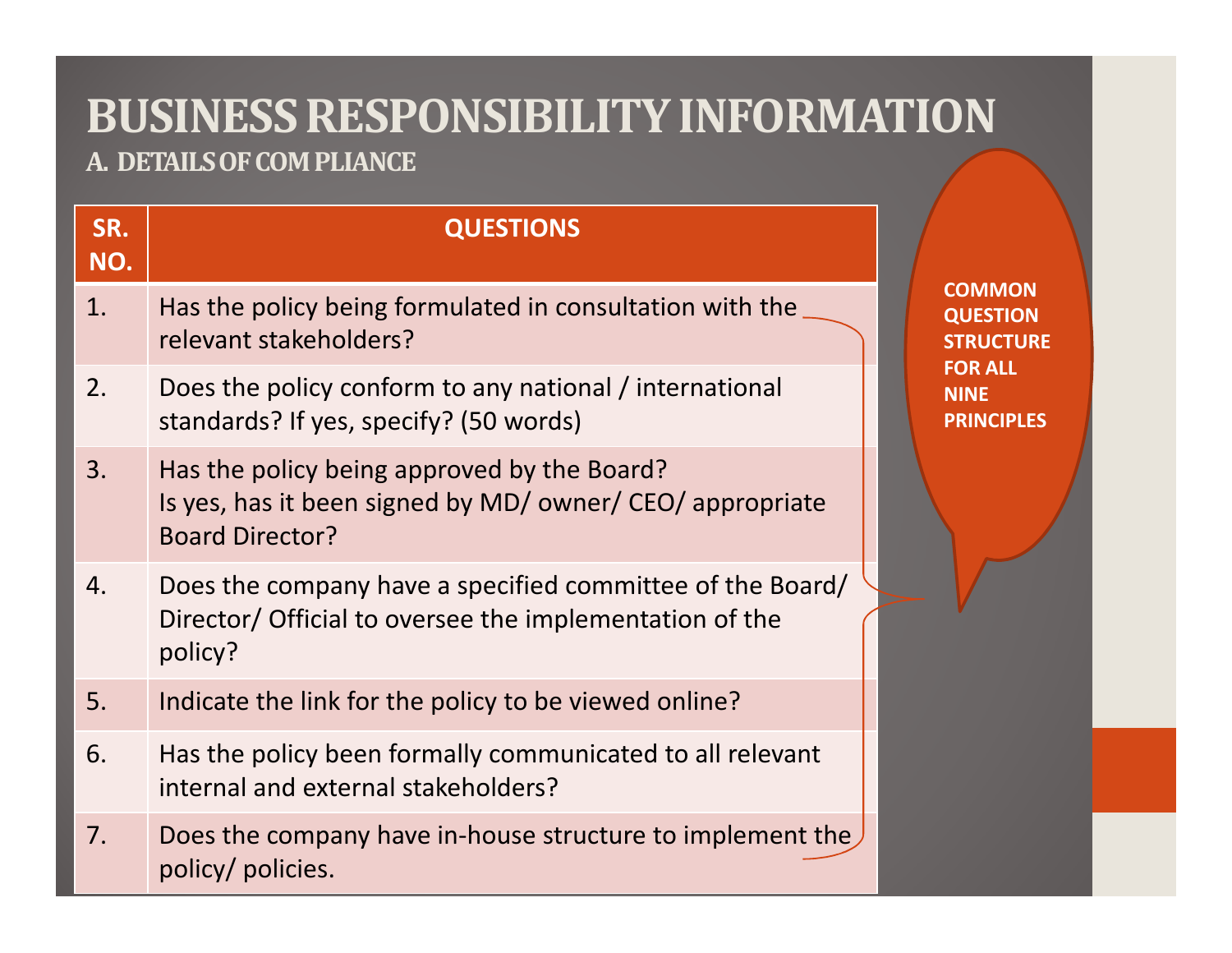- **8. Does the Company have a grievance redressal mechanism related to the policy/ policies to address stakeholders' grievances related to the policy/ policies?**
- 9. Has the company carried out independent audit/ evaluation of the working of this policy by an internal or external agency?

**COMMON QUESTION STRUCTURE FOR ALL 9PRINCIPLES**

**B. If answer to the question at serial number 1 against any principle, is 'No', please explain why: (Tick up to 2 options)** 

| 1. | The company has not understood the Principles                                                                                           | <b>COMMON</b><br><b>QUESTION</b><br><b>STRUCTURE</b><br><b>FOR ALL</b><br><b>NINE</b><br><b>PRINCIPLES</b> |
|----|-----------------------------------------------------------------------------------------------------------------------------------------|------------------------------------------------------------------------------------------------------------|
| 2. | The company is not at a stage where it finds itself in a<br>position to formulate and implement the policies on<br>specified principles |                                                                                                            |
| 3. | The company does not have financial or manpower<br>resources available for the task                                                     |                                                                                                            |
| 4. | It is planned to be done within next 6 months                                                                                           |                                                                                                            |
| 5. | It is planned to be done within the next 1 year                                                                                         |                                                                                                            |
| 6. | Any other reason (please specify)                                                                                                       |                                                                                                            |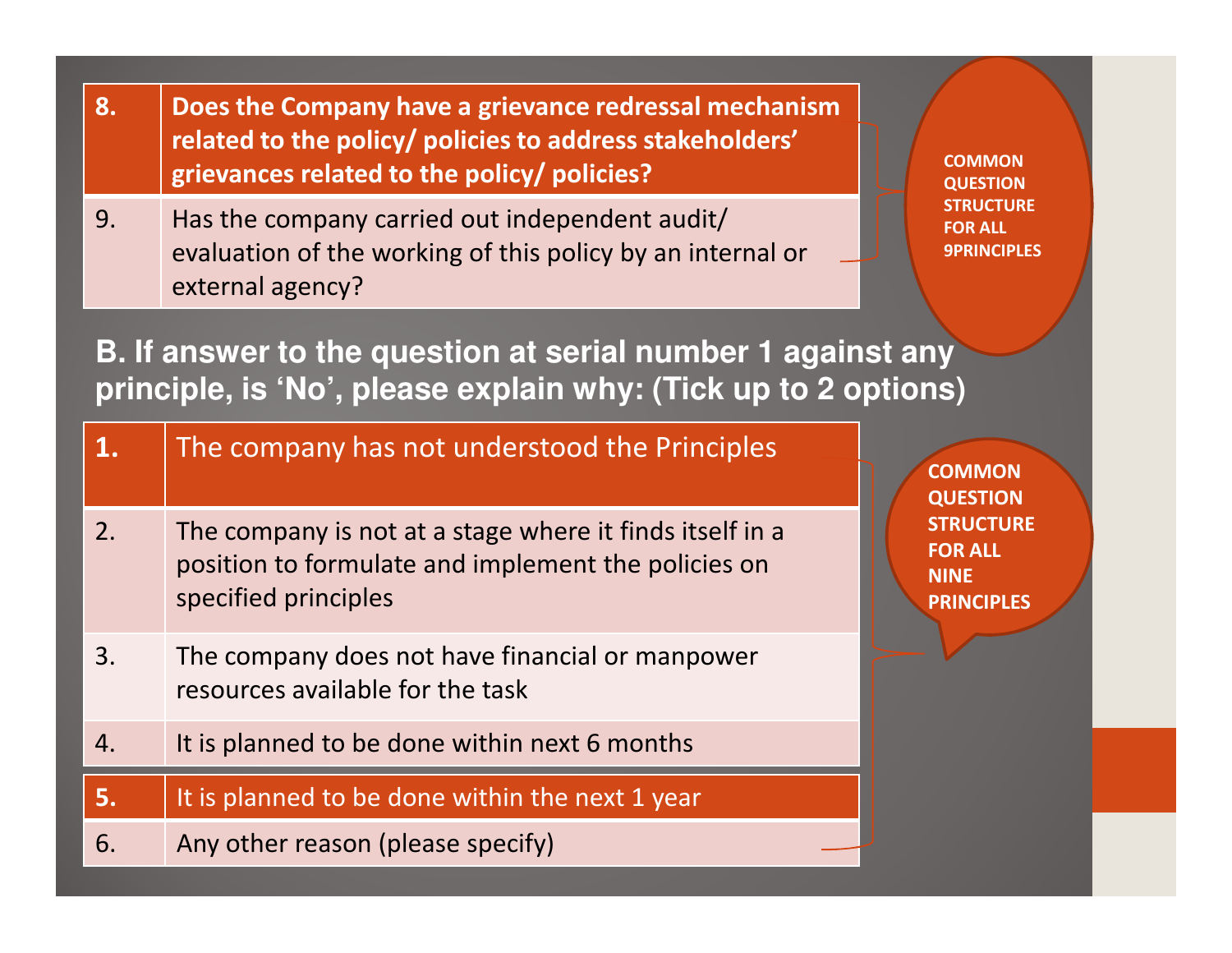#### 3. Governance related to BR

(a) Indicate the frequency with which the Board of Directors, Committee of the Board or CEO to assess the BR performance of the Company. Within 3 months, 3-6 months, Annually, More than 1 year (b) Does the Company publish a BR or a Sustainability Report? What is the hyperlink for viewing this report? How frequently it is published?

### **SECTION E: PRINCIPLE-WISE PERFORMANCE Principle 1 : ETHICS, TRANSPARENCY & ACCOUNTABILITY.**

1.Policy relating to

-ethics

- bribery
- -corruption

2. Number of stakeholder complaints received & Satisfaction of the complaints.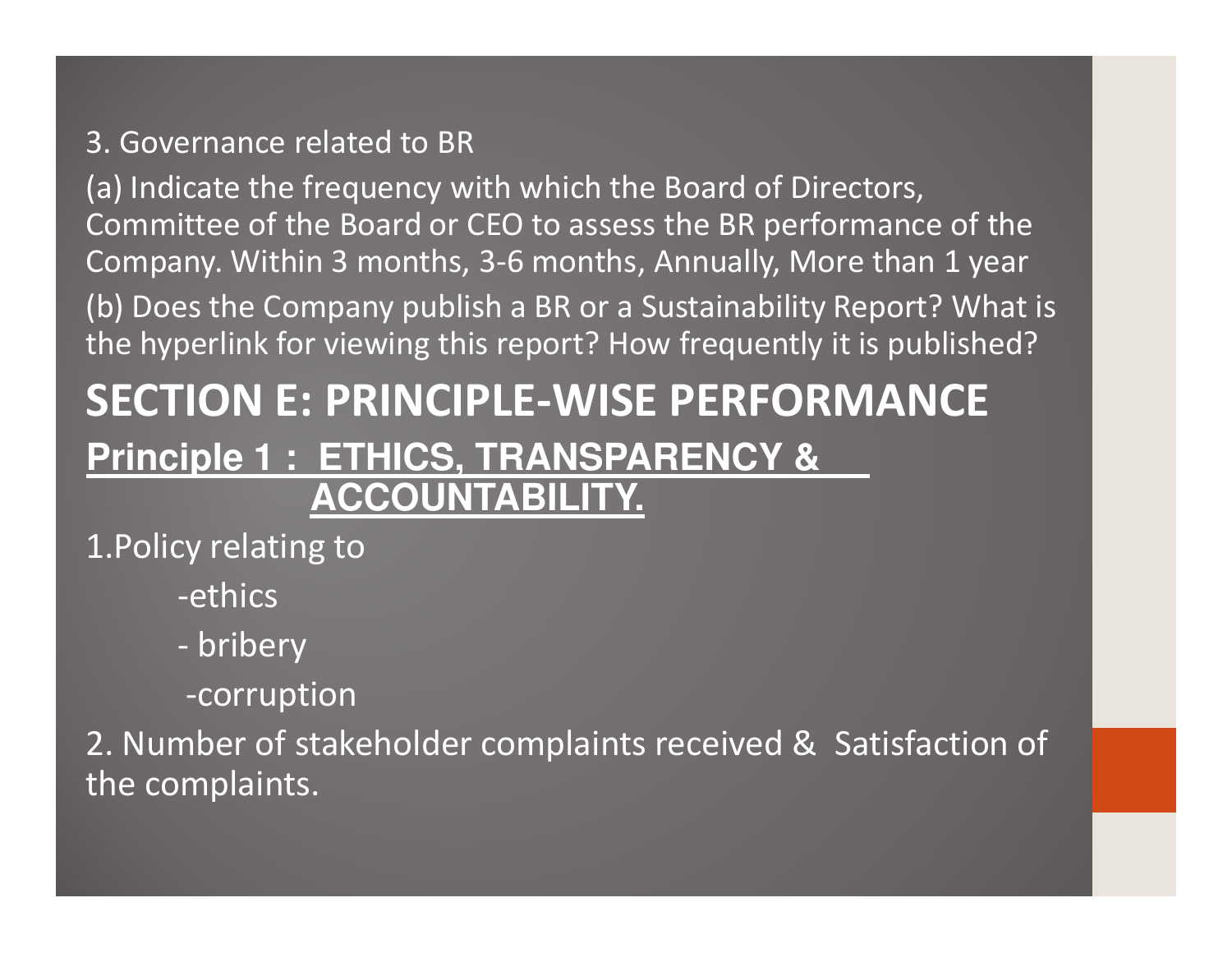# **Principle 2 : DS & SERVICES WHICH RE SAFE & SUSTAINABL**

- List up to 3 of your products or services whose design has incorporated social or environmental concerns, risks and/or opportunities.
- Details in respect of resource use (energy, water, raw material etc.) per unit of product.
- Procedures in place for sustainable sourcing.
- any steps to procure goods and services from local & small producers, including communities surrounding their place of work.
- A mechanism to recycle products and waste.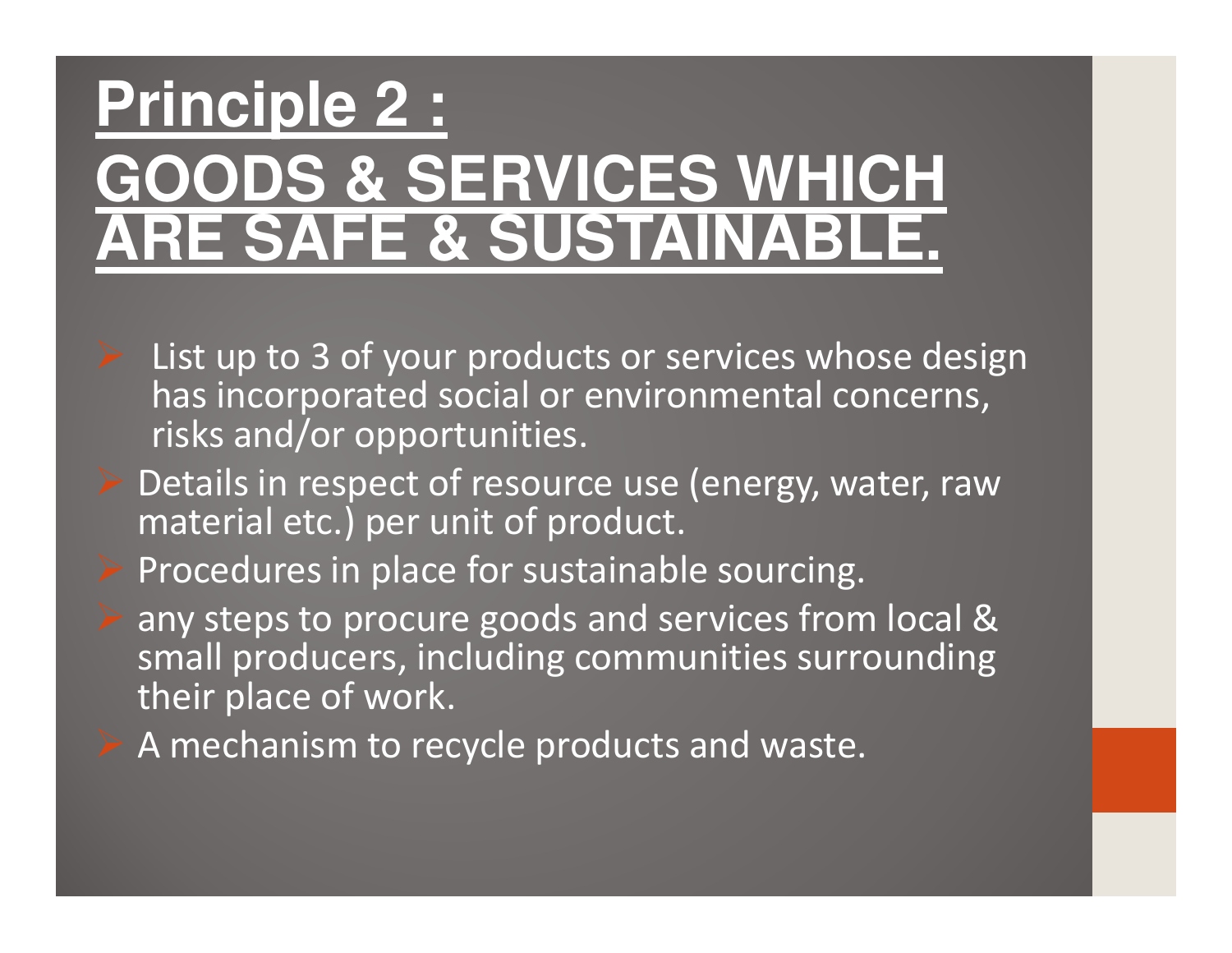# **Principle 3: PROMOTE THE WELLBEING OF ALL EMPLOYEES.**

 Total number of employees. Total number of employees hired on

-Temporary

-Contractual

-Casual

- Number of permanent women employees.
- Number of permanent employees with disabilities
- Do you have an employee association that is recognized by management.
- Percentage of your permanent employees is members of this recognized employee association
- Number of complaints relating to
- child labour

forced labour

**Q** involuntary labour

**a** sexual harassment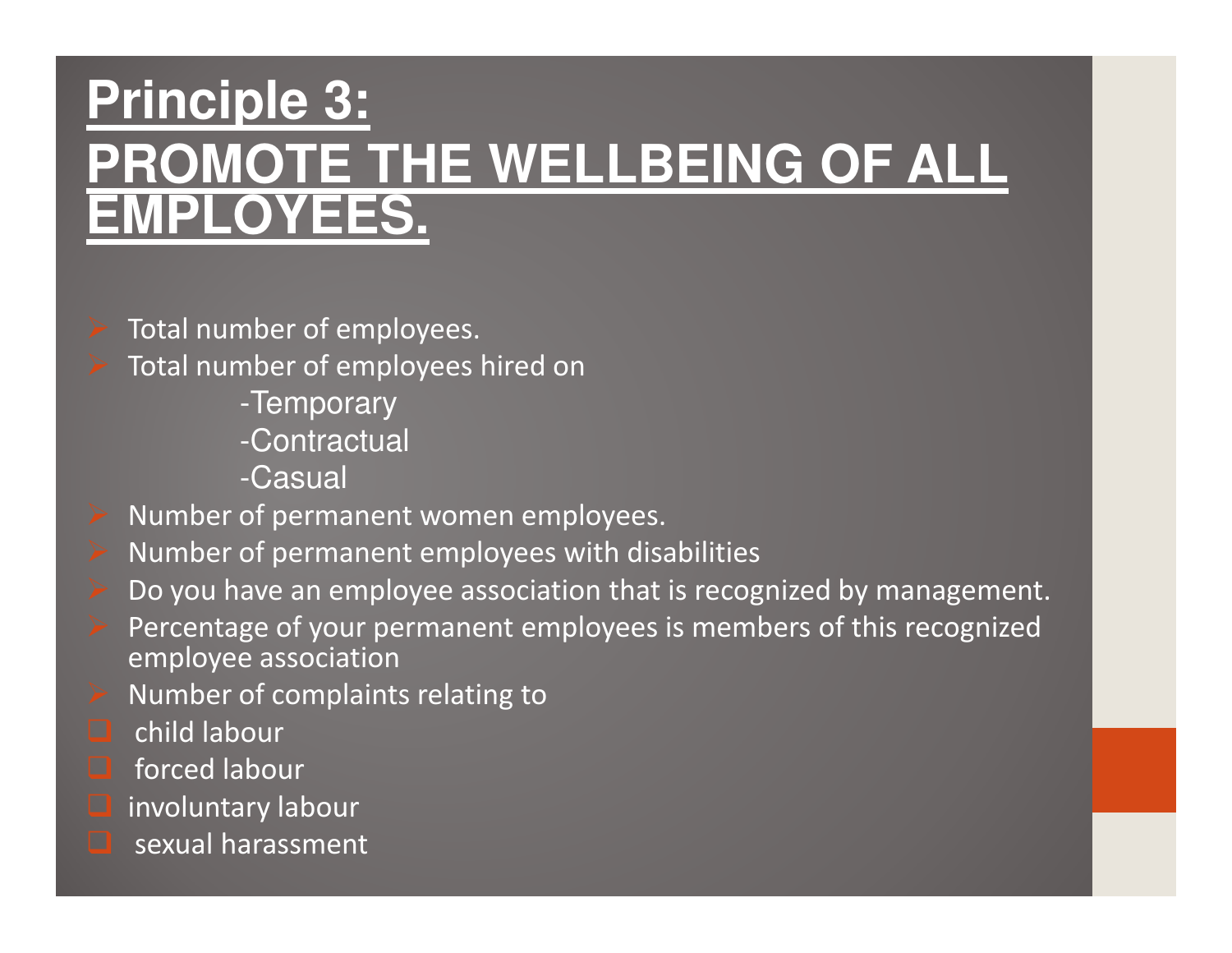Percentage of your under mentioned employees were given safety & skill up-gradation training in the last year?

#### (a) Permanent Employees

- (b) Permanent Women Employees
- (c) Casual/Temporary/Contractual Employees
- (d) Employees with Disabilities

# **Principle 4:**

## **RESPECT THE INTEREST & BE RESPONSIVE TOWARDS ALL STAKEHOLDERS.**

- Has the company mapped its internal and external stakeholders
- Has the company identified the disadvantaged, vulnerable & marginalized stakeholders.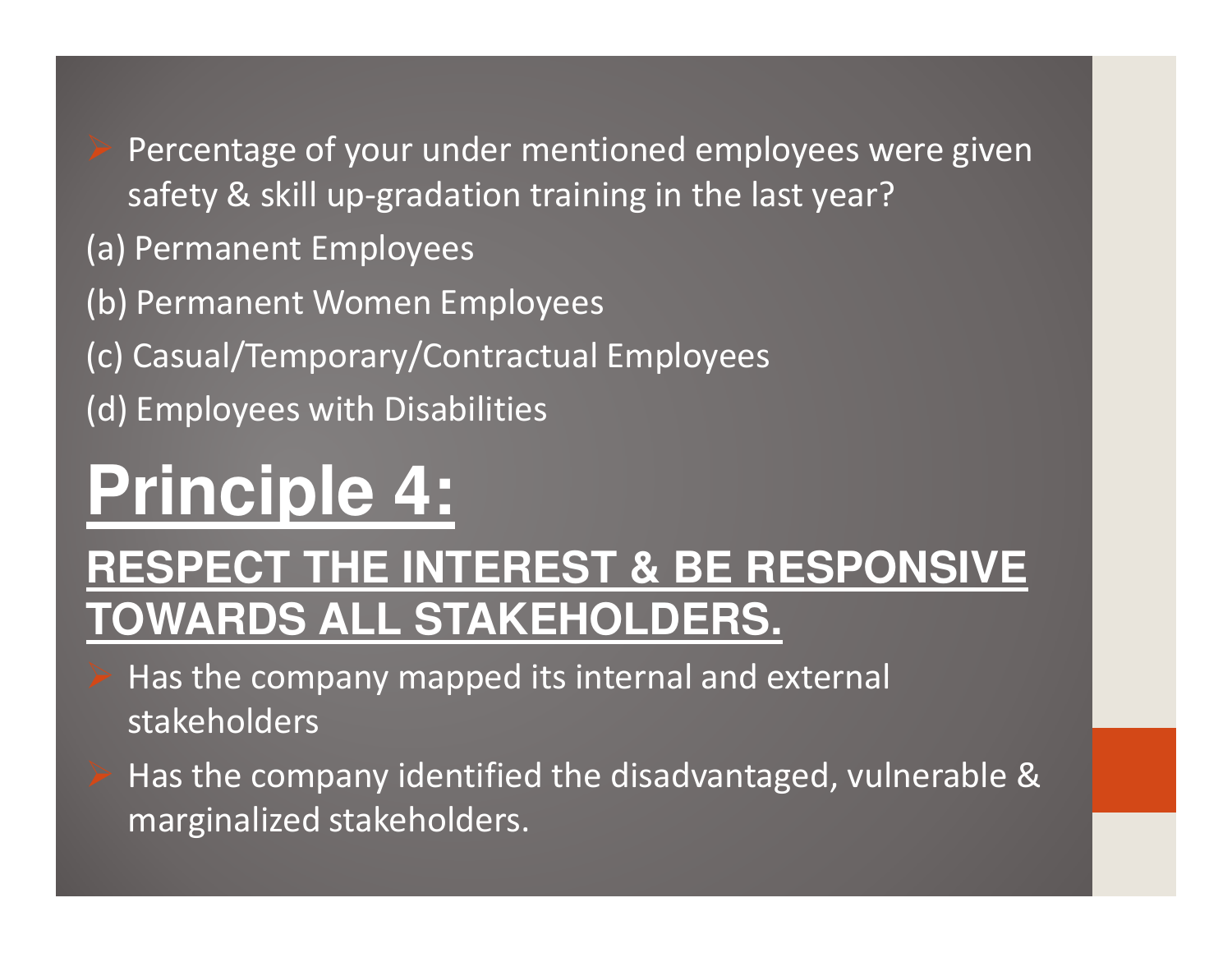### **Principle 5: RESPECT & PROMOTE HUMAN RIGHTS.**

Policy of the company on human rights

### **Principle 6: RESPECT, PROTECT & MAKE EFFORTS TO RESTORE THE ENVIRONMENT.**

Does the company have strategies relating to :

- Global environmental issues
- Potential environmental risks
- Project related to Clean Development Mechanism
- Clean technology
- Energy efficiency
- Emissions generated
- Number of show cause notices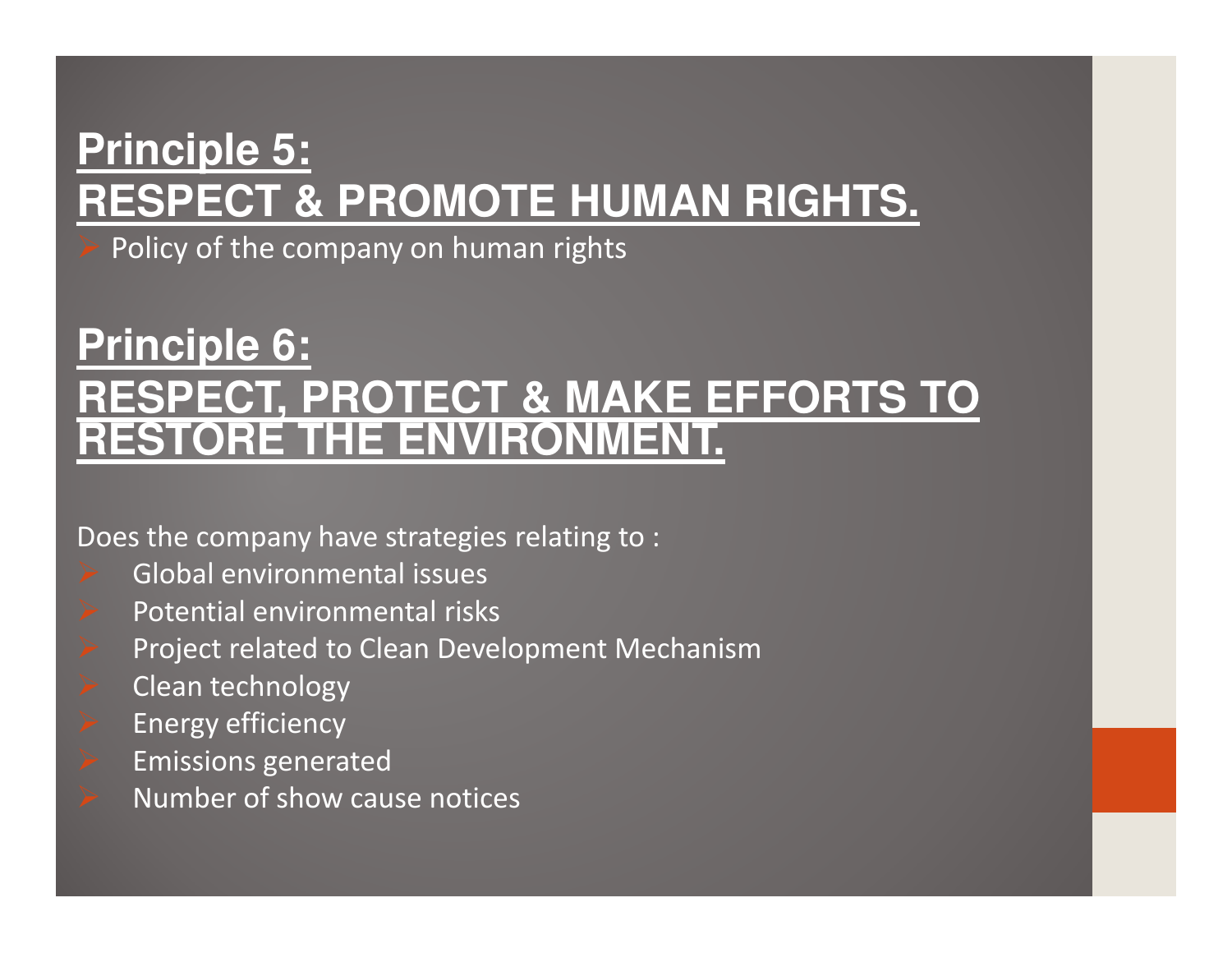## **Principle 7: INFLUENCING PUBLIC & REGULATORY PLICY IN RESPONSIBLE MANNER.**

- Is your company a member of any trade and chamber or association .
- Have you advocated/lobbied through above associations for the advancement or improvement of public good.

# **Principle 8: SUPPORT INCLUSIVE GRPWTH & EQUITABLE DEVELOPMENT**

- Programmes through in-house team/NGO.
- Impact assessment
- Company's direct contribution to community development projects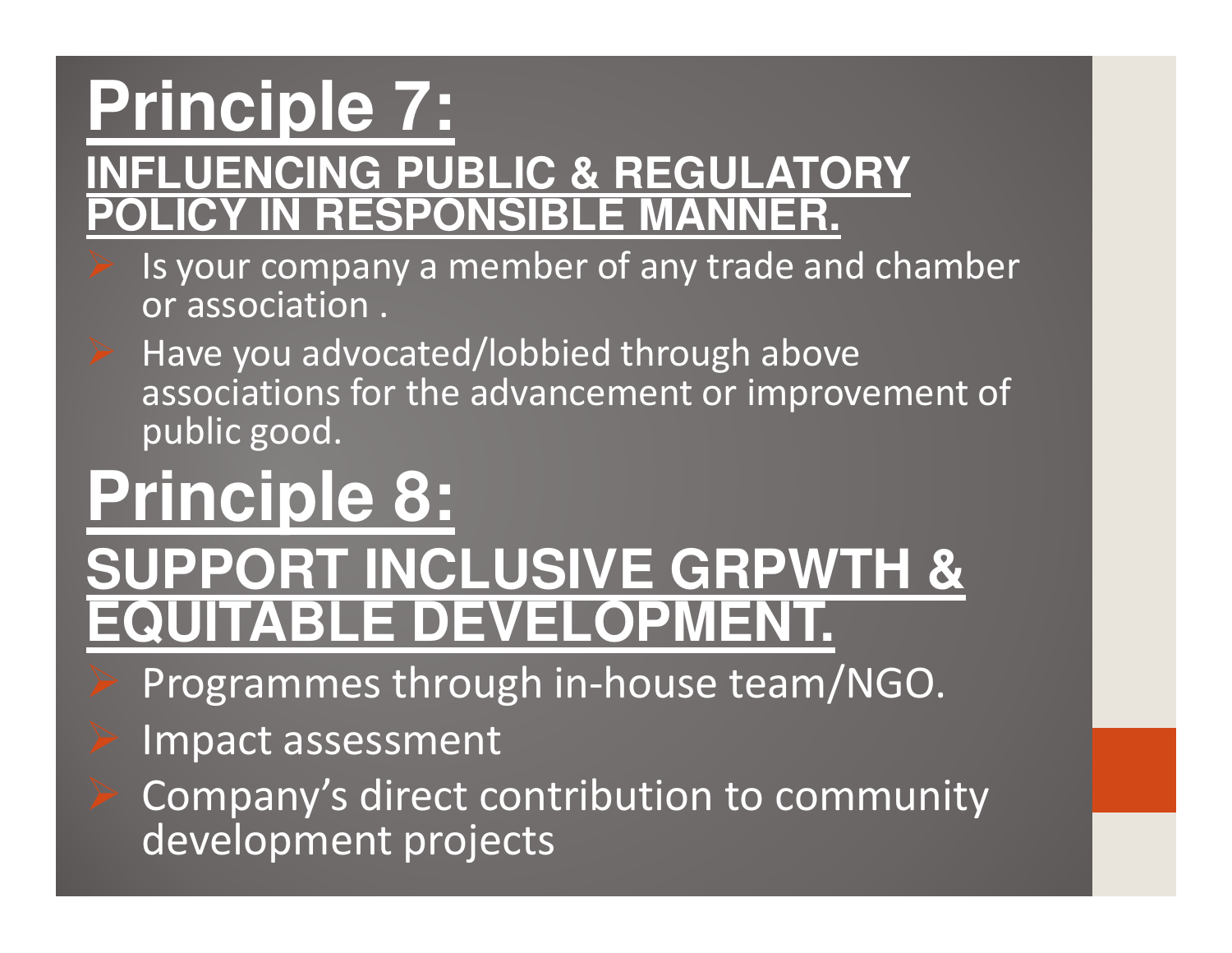# **Principle 9:PROVIDE VALUE TO THEIR CUSTOMERS IN A RESPONSIBLE MANNER.**

- Percentage of customer complaints/consumer cases are pending.
- Display product information on the product label.
- Case filed against the company regarding unfair trade practices, irresponsible advertising, etc.
- Carry out any consumer survey/ consumer satisfaction trends.

**THE QUESTIONS STATED ABOVE ARE THE MINIMUM DISCLOSURE** .<br>I INDER EACH RRICIRI ES WHICH THE COMPANY SHOLLLD COMPLY **UNDER EACH PRICIPLES WHICH THE COMPANY SHOULD COMPLY.**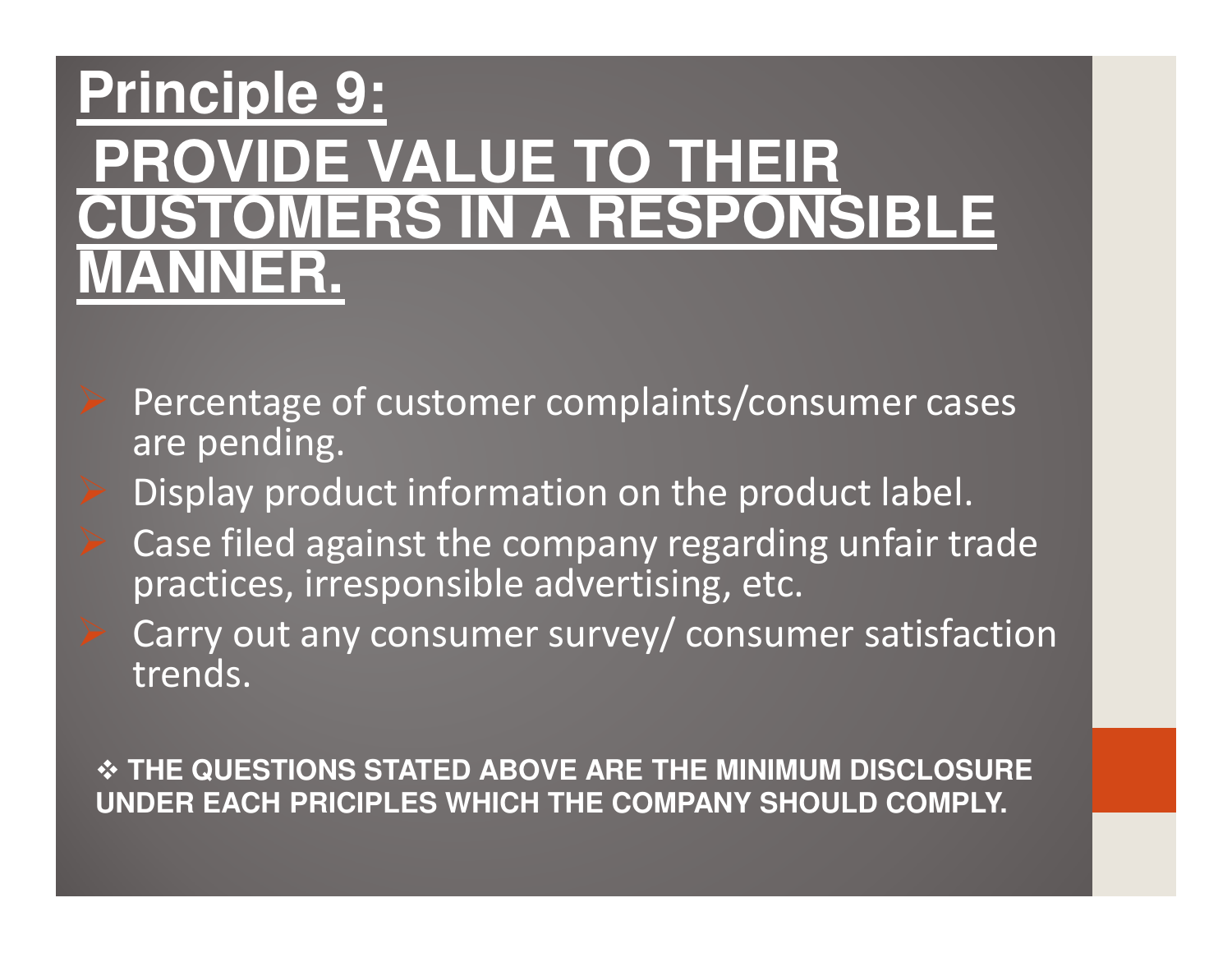#### **Implication of LA turning into LR**

**>Listing Agreement is like terms of listing** 

Non-compliance attract only penalty as per SOP circular datedSeptember 30, 2013 and exchange bye-laws.

> Listing Regulation is a subordinated legislation and therefore has statutory force. SEBI may exercise its power given in SEBI Act, 1992such as:

- $\triangleright$  Sec. 11 B Power to issue directions.
- Sec. 11 C Power to Investigation.
- $\triangleright$  Sec. 11D Power to cease and desist proceedings.
- ▶ Sec. 15A Penalty for failure to furnish information, return, etc.
- ▶ Sec. 15C Penalty for failure to redress investors' grievances
- > Sec. 15 HB Penalty for contravention where no separate penalty has been provided. Sec.

**≻15I - Power to adjudicate.**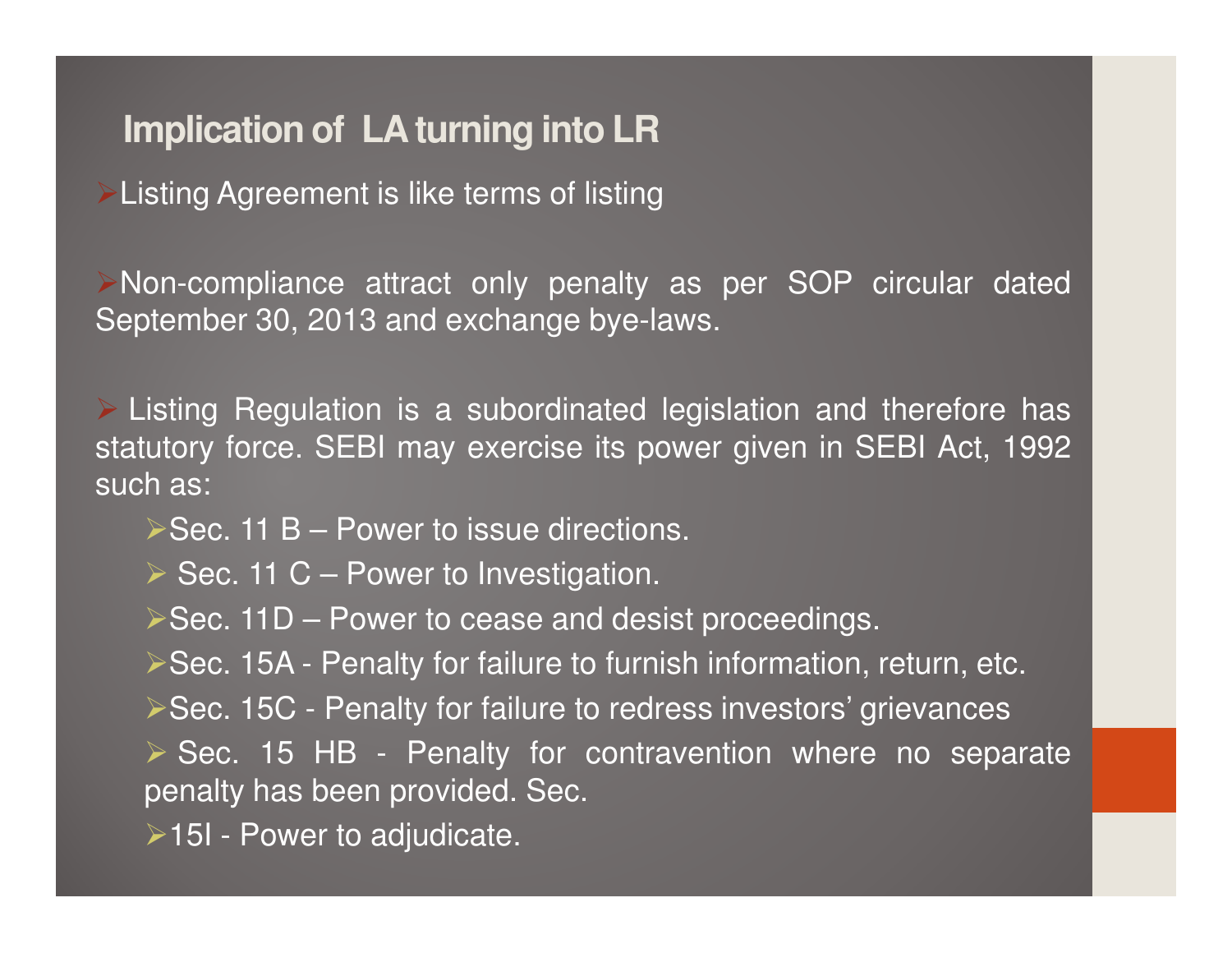Effectively, even not resolving investor complaint can attract adjudication and penalty as stated above.

Electronic filing to Stock Exchange is now mandatory and a statutory requirement.